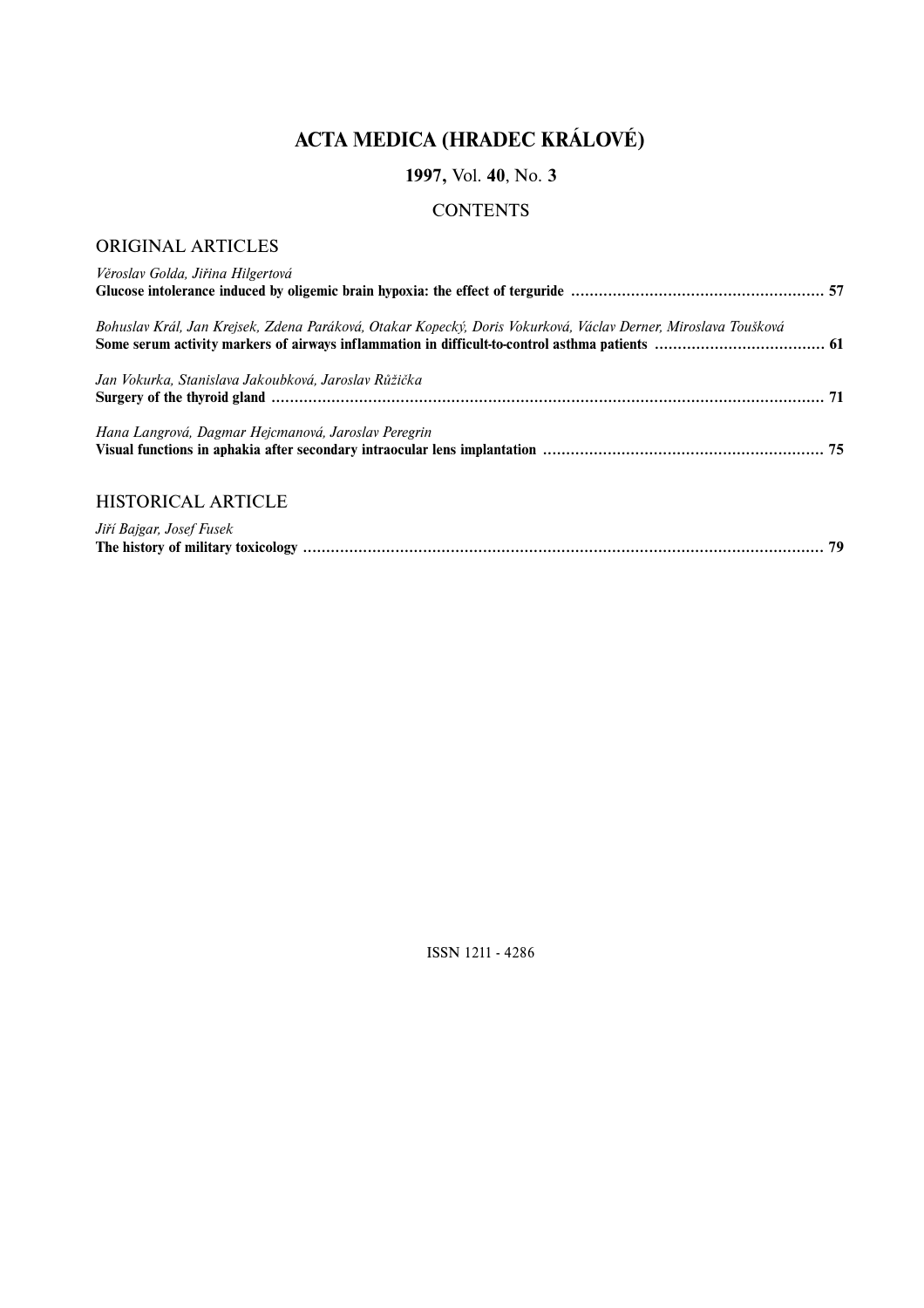# ORIGINAL ARTICLE

# **GLUCOSE INTOLERANCE INDUCED BY OLIGEMIC BRAIN HYPOXIA: THE EFFECT OF TERGURIDE**

*Věroslav Golda, Jiřina Hilgertová\**

Institute of Experimental Neurosurgery, University Teaching Hospital, Hradec Králové; (Head: doc. MUDr. J. Náhlovský, CSc.) \*Laboratory for Endocrinology and Metabolism,The first Faculty of Medicine, Charles University, Prague; (Head: prof. MUDr. V. Schreiber, DrSc.)

*Summary:* Two series of experiments were performed. In the first one experiments were carried out in Koletsky genetically hypertensive lean female rats and in the normotensive female rats of Wistar strain. Glucose intolerance was induced by oligemic brain hypoxia (4 hours of occlusion of both common carotid arteries followed by 44 hours reperfusion). Brain water content were used as a marker of brain edema.Changes in insulinemia and specific insulin binding were used as expression of regulative mechanisms participating in modification of glucose tolerance. The effect of terguride (trans-dihydro-lisuride) was tested.Brain hypoxia induced glucose intolerance in both strains of rat but brain edema was found only in the normotensive females. Both abnormalities were alleviated by terguride treatment. Basal glycaemia was not changed either by the brain hypoxia or by terguride treatment,except normoternsive female where brain hypoxia induced hyperglycaemia. The second series of experiments were carried out in the normotensive females. The arrangement of experiments was the same as in first series except omission of the final glucose tolerance test. Brain hypoxia causes increase in brain water content. The mentioned elevation of brain water content was alleviated by terguride treatmnet. Insulin binding to erythrocytes was not influenced by brain hypoxia. Terguride treatment shows decrease of insulin binding to erythrocytes. Brain hypoxia elevates insulinemia which was not alleviated by terguride treatment.

*Key words: Oligemic brain hypoxia; Brain edema; Glucose intolerance; Insulinemia; Insulin binding to erythrocytes; Wistar rats; Koletsky genetically hypertensive rats; Terguride*

# **Introduction**

In our previous paper (2) we documented the abnormalities of glucose tolerance in the obese genetically hypertensive Koletsky (SHR/N-cp) rats as well as in their lean siblings. These genetically based abnormalities of the glucose tolerance were accompanied by alterations of insulin binding to erythrocytes and hepatocytes (8). Insulin binding was decreased in both obese as well as in lean SHR/Ncp rats when compared to the normotensive Wistar rats. On the other hand, the basal plasma insulin was elevated only in the obese animals.

In the other series of experiments (3) the ergopeptine terguride was found to be potent to alleviate the mentioned abnormalities. The study of insulin binding showed that long lasting terguride treatment elevated insulin binding to erthrocytes (4). These finding suggested a possible causal relationship between alleviation of glucose intolerance and the elevation of of insulin binding to erythrocytes.

It must be stressed that the above mentioned results we obtained in the animals where glucose abnormalities are based genetically.

In recent series of experiments we turn our attention to glucose tolerance abnormalities which are induced by brain oligemic hypoxia.

Since the time of Claude Bernard (12) it is known that the hypothalamic lesions cause hyperglycaemia and glycosuria.On the other hand, it was documented (1,11) that hyperglycaemia can be found in brain lesions which do not directly affect the hypothalamus.

The last mentioned data represents the starting point for our experimental arrangement,i.e., we have used not the local brain lesion but we induced brain ischemia invading all the brain.

Glucose tolerance abnormalities induced by oligemic brain hypoxia were submitted to the same ergopeptine, i,e., terguride,which showed beneficial effect in alleviation in glucose tolerance abnormalities based genetically (3).

# **Material and methods**

## *Animals*

Experiments were carried out in normotensive female rats of Wistar strain and in SHR lean females of Koletsky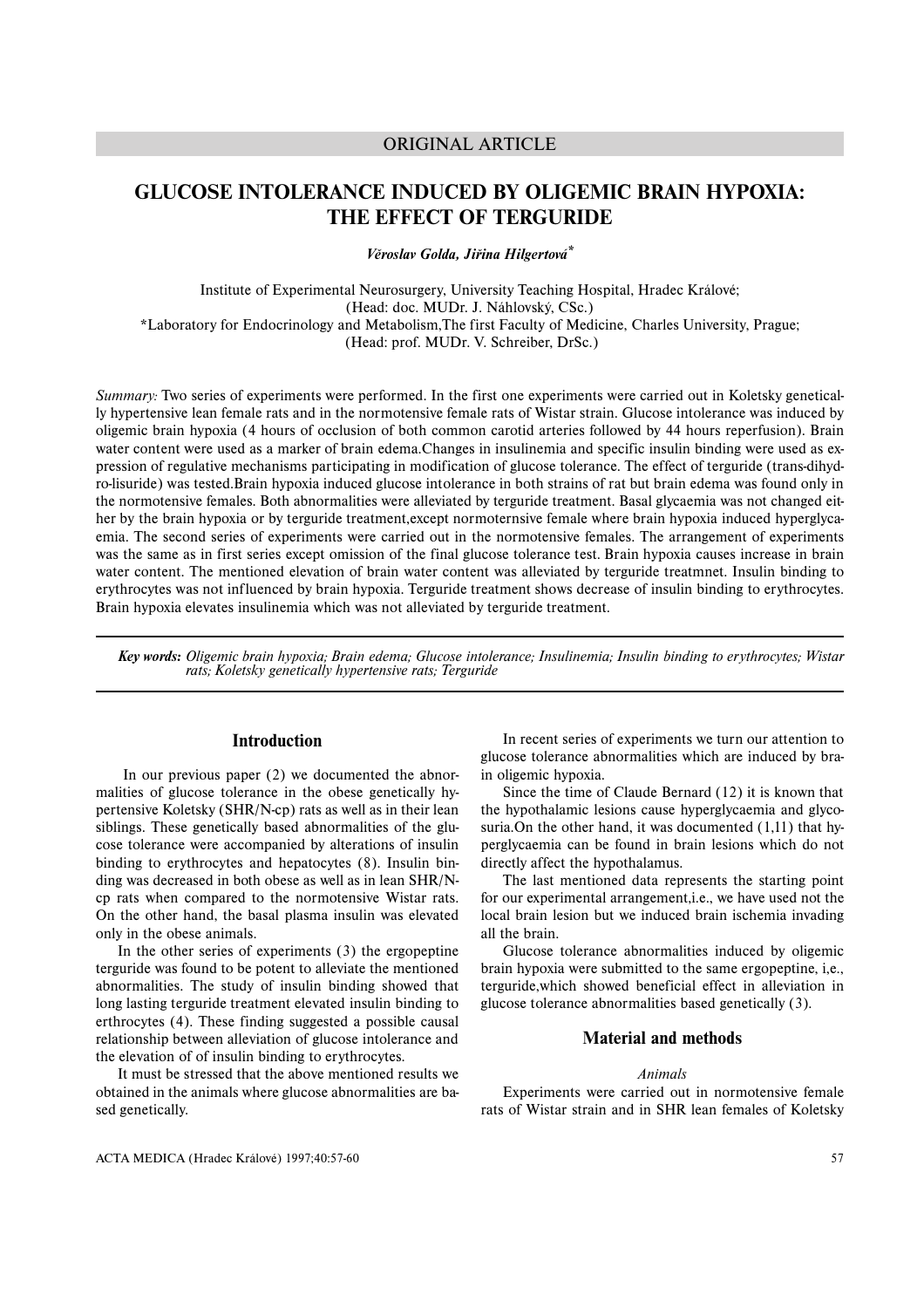type (10). After weaning at the age of 30 days the animals were kept in groups of four and supplied with water and pelleted diet ad libitum.

#### *Occlusion of common carotid arteries*

Occlusion was performed under Nembutal anaesthesia (45 mg/kg i.p.). The animal was fixed in supine posture, skin was incised in the ventrolateral neck region and the common carotid arteries were separated from the surrounding tissue bilaterally. Both carotid arteries were occluded for four hours by Yasargil Standard aneurism clip (Aesculap, Germany). Then reperfusion period(44 h ) was started.

#### *Glucose tolerance test*

After finishing reperfusion period glucose tolerance test was performed. Blood was sampled to heparinized capillaries (from the retrobulbar plexus under light ether anaesthesia) before glucose loading (basal glycaemia), as well as 30,60,l20 and l80 min after glucose loading. Glucose (3 g/kg b.w., in 30% solution) was applied intragastrically after l4 h starvation.

## *Measurement of brain water content*

After finishing the glucose tolerance test (in the first series of experiements) or after finishing of reperfusion period (in the second series of experiments) the animal was decapitated, the brain was cut off at the boundary between the spinal cord and the oblongata and was removed from the skull. The brain was immediately weighted and placed in a hot air drying box. The drying was finished when the weight of dry brain remained 48 hours the same.

#### *Insulin binding to rat erythrocytes*

In second series of experiments where the animals were submitted to the same procedure as described above, except glucose tolerance test which was omitted,plasma was separated from approximately 3 ml of heparinized blood drawn by cardiac puncture under the light ether anaesthesia.

Erythrocytes were obtained by centrifugation in Ficoll gradient, and incubated in the presence of constant amount  $125$ I-insulin(33 pM) at 15°C 3 hours. Results were corrected for nonspecific binding. The details of the method were published previously (8).

## *Terguride treatment*

The drug was applied in two daily doses (7.00 and 14.00) for four days before operation and for two days after operation.Terguride maleate was administered at a dose 0.1 mg/kg i.p.

#### *Statistics*

The data were analyzed by the Student t-test.

## **Results**

## **In the first series of experiments** (Table l and 2)

#### **Table l:**

| Group           | <b>Basal</b><br>glycaemia<br>mmol/l | Sum of glycaemia<br>30,60,120,180<br>min after glucose<br>loading mmol/l | Brain water<br>content<br>$\%$ |
|-----------------|-------------------------------------|--------------------------------------------------------------------------|--------------------------------|
| NR Co           | $3.80 \pm 0.28(7)$                  | $23.71 \pm 1.38(7)$                                                      | $77.00 \pm 0.11(7)$            |
| Occlu           | 5.50 $\pm$ 1.38(7) <sup>d</sup>     | $35.15 \pm 4.73(9)^d$                                                    | $77.39 \pm 0.38(10)^d$         |
| $Occlu \pm Ter$ | $4.51 \pm 0.50(6)$                  | $26.46\pm2.31(6)^d$                                                      | $77.63 \pm 0.27(6)$            |

Means + SEM are presented. Abbreviations: NR - normotensive rats of Wistar strain, Co - control animals, Occlu - bilateral occlusion of carotid arteries,Ter - terguride treatment. Number in bracketts = number of animasls per group. Statistical significance:  $a = P \le 0.10$ ,  $b = P \le 0.05$ , c =  $P \le 0.02$ ,  $d = P \le 0.01$ .

# **Table 2:**

| Group    | Basal<br>glycaemia<br>mmol/l | Sum of glycaemia<br>30,60,120,180<br>min after glucose<br>loading mmol/l | Brain water<br>content<br>$\%$ |
|----------|------------------------------|--------------------------------------------------------------------------|--------------------------------|
| SHR Co   | $5.12 \pm 1.1(9)$            | $35.37 \pm 3.19(9)$                                                      | $77.60 \pm 0.33(9)$            |
| Occl     | $5.23\pm0.83(14)$            | $47.58 \pm 7.32(14)^d$                                                   | $77.66 \pm 0.25(14)$           |
| Occl+Ter | $5.50 \pm 0.61(11)$          | $37.95 \pm 6.22(11)^d$                                                   | 77.69±0.30(11)                 |

Means + SEM are presented. Abbreviations: SHR - lean genetically hypertensive rats of Koletsky (10) type.The other abbreviations are the same as in Table l.

#### *Basal glycaemia*

Considering the control animals, the occlusion shows elevation in the normotensive female rats.Occlusion remains without effect in SHR/N-cp lean females Taking into account occluded animals without drug, terguride treatment does not show any effect.

#### *Glucose tolerance*

Taking into account control animals, occlusion shows elevation in both strains.

Considering occluded animals without drug, terguride shows decrease in both strains of occluded animals.

In this place it is worthwhile to note strain dependence of glucose tolerance in the females rats.

SHR/N-cp lean females show significantly increased the sum of glycaemia 30,60,120 and 180 min after glucose loading (i.e., there is expressed genetically based glucose intolerance) in comparison with normotensive females (normotensive:x=23.71+1.38(7) versus hypertensive: x=35.37+3.19(10) P<0,0l.

### *Brain water content*

Considering the control animals, the occlusion shows elevation only in normotensive females.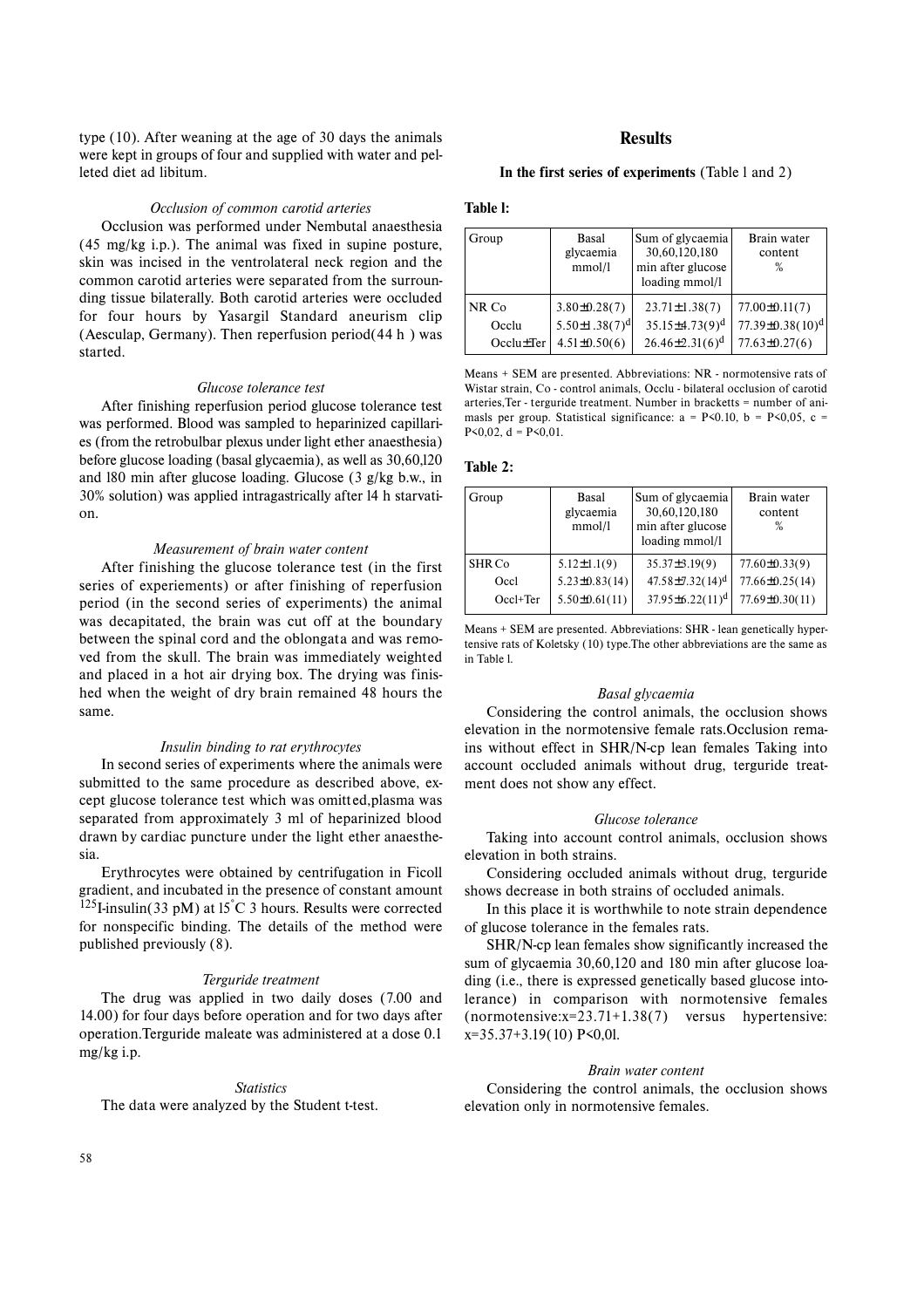## **In the second series of experiments** (Table 3)

**Table 3:**

| Group        | n | Basal<br>glycaemia<br>mmol/l | % of insulin<br>binding to<br>erythrocytes | Brain water<br>content<br>%   | Insulin<br>pmol/l |
|--------------|---|------------------------------|--------------------------------------------|-------------------------------|-------------------|
| $NR-F$<br>Co | 8 | $4.68 \pm 0.88$              | $6.43 \pm 1.34$                            | $77.72 \pm 0.15$              | $92 \pm 18$       |
| Occl         |   | $5.01 \pm 1.16$              | $7.20 \pm 1.30$                            | $78.14 \pm 0.28$ c            | $166 \pm 80^{b}$  |
| Occl+Ter     | Q | $4.51 \pm 0.55$              | $5.23 \pm 2.23^b$                          | $77.50 \pm 0.18$ <sup>d</sup> | $175 \pm 111$     |

Means + SEM are presented. Abbreviations are the same as in Table l.

#### *Basal glycaemia*

Considering the control animals, occlusion shows no effect.

Terguride treatment shows no effect in the occluded animals.

When compared the control normotensive females in the first series of experiments with those in the second series, then in the second series the females show elevated basal glycaemia.

#### *Insulin binding*

Occlusion shows no effect.Terguride treatment shows decrease in occluded animals.

#### *Brain water content*

The occlusion induced elevation. Terguride treatment in occluded animals shows decrease.

#### *Insulinemia*

Occlusion shows elevation of plasma insulin. Terguride in the occluded animals remained without effect.

## **Discussion**

In our previous papers (3) we documented that terguride treatment shows alleviation of glucose intolerance based genetically in SHR/N-cp obese rats of Koletsky (10) type and in their lean siblings. The mentioned drug induced alleviation of glucose intolerance was accompanied by decrease of insulinemia (4) and by increase of insulin binding to erythrocytes (4). These data suggested a possible participation of insulinemia and insulin binding to tissue in the regulative mechanism of glucose tolerance.

On the other hand, in our previous paper (5) when the effect of dehydroepiandrosterone(DHEA) on the glucose tolerance was monitored, we found in SHR/N-cp lean males that decrease of sum of glycaemia 30,60,120 and 180 min after glucose loading is accompanied by decrease of insulinemia but insulin binding to erythrocytes was not influenced by DHEA.

In our recent series of experiments similar results were obtained. Very profound glucose intolerance induced by oligemic brain hypoxia was not accompanied by any chnges in insulin binding to erythrocytes (see Table 3 ) and the terguride treatment which alleviated the mentioned glucose intolerance (see Table l,2) is accompanied, paradoxically, by decrease of insulin binding to erythrocytes(see Table 3). When we consider the changes in insulinemia and in insulin binding to tissues as the participants in regulative mechanism of glucose tolerance then our previous (5) as well as our recent data suggest that in glucose tolerance can take part more than one regulative mechanism.

It is valuable to admit one notion to the terguride effect on glucose tolerance in the SHR/N-cp lean females. In table 2 we documented that the last mentioned animals show glucose intolerance which is based genetically. Genetically based glucose intolerance is alleviated by terguride (3).

Oligemic brain hypoxia induces in these animals the superponated glucose intolerance. In table 2 we documented that terguride alleviates this superponated glucose intolerance but the genetically based glucose intolerance was not influenced by terguride. At recent time we are not able to solve this very difficult problem.

The effect of brain hypoxia on the brain water content and the following effect terguride represent the other open question. On one side, when water content was studied in the occluded animals which were submitted to glucose tolerance procedure (i.e., the animals were repeatedly anaesthetized with ether)terguride shows no effect on brain water neither in normotensive females where brain hypoxia indiced elevation of brain water content, nor in the genetically hypertensive females where brain hypoxia showed no effect in brain water content.

On the other hand, when brain water content was studied in the occluded animals which were not finally submitted to the glucose tolerance procedure (i.e., the animals were anaesthetized with ether only once when the blood was sampled by cardiac puncture - see the second group) terguride treatment shows profound alleviationg effect on water brain content in the occluded animals (see Table 3). Goodman and Gilman (7) documented that barbiturates show antiedematose effect.

On the other hand, ether increases intracranial pressure when the edema is induced by intracranial pathologic process(9).We documented that ether maximally elevates the brain water content after 4 h occlusion of both common carotid arteries (6).On the other hand, ether decreases brain water content immediately after frequently repeated anaesthesia.Moreover, ether elevates brain water content after two days after repeated anaesthesia(6).

Taking in mind the last mentioned data, it cannot be <sup>a</sup> priori excluded that the different effect of terguride treatment in the occluded normotensive females in the first and the second series of experiments is done by the different regime of ether anaesthesia.Before definite conclusion this question must be submitted to special series of experiments.

Before termination of discussion it cannot be omitted the most difficult question, i.e., what represents the sub-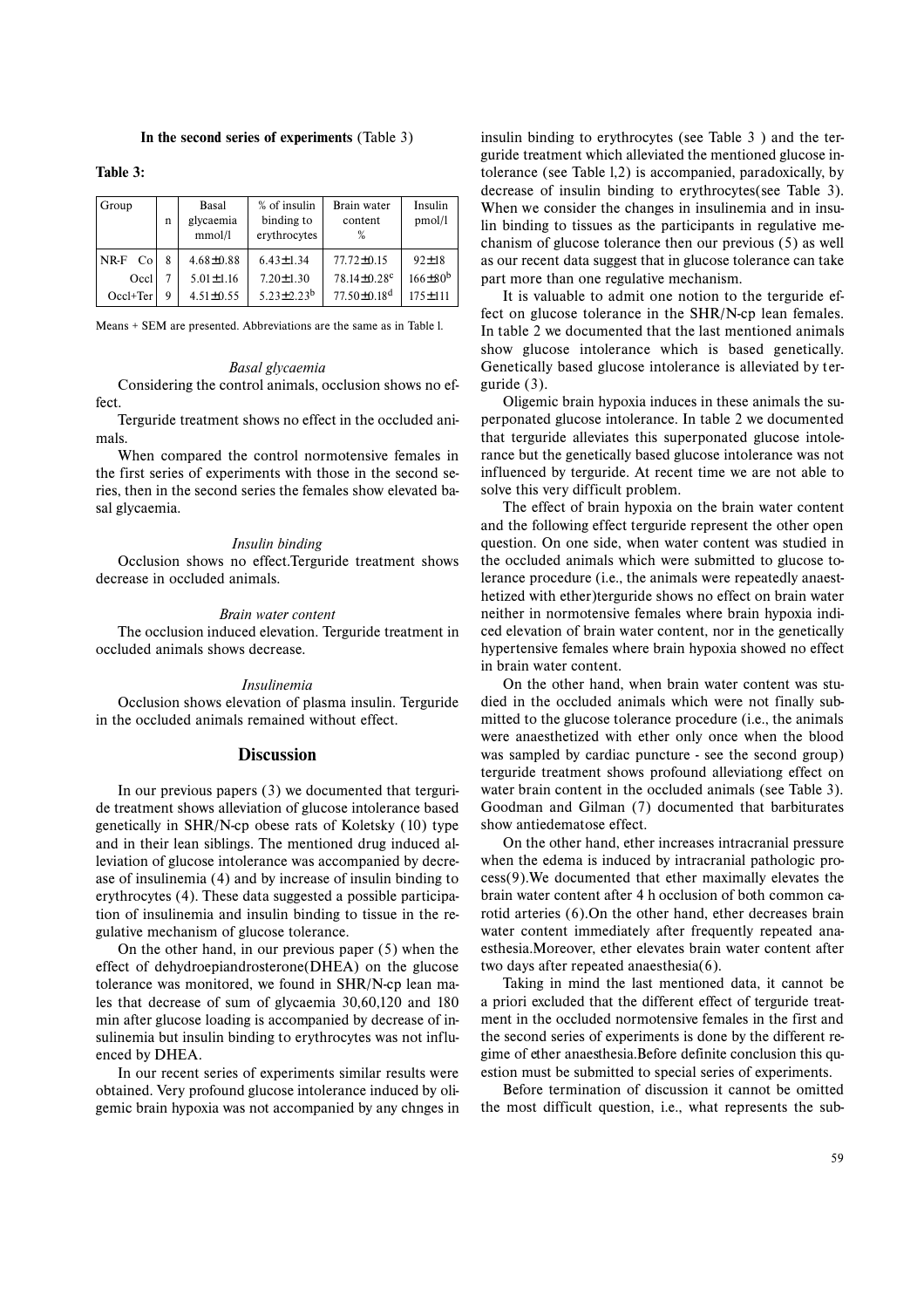stantial differences in the regulative mechanism of glucose tolerance when the terguride induced changes are accompanied by elevation of insulin binding and decrease of insulinemia (see SHR/N-cp lean males - 4) and when the same changes in glucose tolerance but induced by DHEA (5)are not accompanied by any changes in insulin binding and/or insulinemia. Moreover, which regulative mechanism are taking part in the induction of profound glucose intolerance induced by oligemic brain hypoxia, where no changes in insulin binding and elevated insulinemia was found and where the alleviation of this type of glucose intolerance by terguride treatment is nay even accompanied by a descrease of insulin binding to erythrocytes (the recent paper).

## *Acknowledgement*

This paper was supported by Internal Grant Agency of Ministry of Health of the Czech Republic No 3684-3. The authors wish to thank G.W.Ashe, Imperieal Chemical Industry, Ltd., Pharmacological Division, Macclesfield, U.K., for providing normotensive rats of Wistar strain and Carl T. Hansen, Animal Genetics Division, National Institute of Health, Bethesda, USA, for providing the genetically hypertensive rats of Koletsky type.

# **References**

1. Cazzano G, Zorzon M, Mase G, Iona LG. Hyperglycaemia at ischemic stroke onset as prognostic factor. Ital J Neurol Sci l99l;12:283-8.

2. Golda V, Petr R. A genetically based animal model of Cushing's disease:glucose tolerance. Physiol Bohemoslov l988;36:366.

3. Golda V, Cvak L. Terguride but not bromocriptine alleviated glucose tolerance abnormalities and hyperlipidemia in obese and lean genetically hypertensive Koletsky rats. Physiol Res l994;43:299-305.

4. Golda V, Hilgertová J. Effect of trans-dihydro-lisuride on insulin binding, insulinemia, glucose tolerance and hyperlipemia in SHR Koletsky rats. Physiol Res l997 (in press). 5. Golda V, Hilgertová J. Effect of dehydroepiandrosterone on lipemia, glucose tolerance, insulinemia, insulin binding to erythrocytes in SHR/N-cp lean rats of Koletsky type.

Acta Med (Hradec Králové) l997;40:31-5.

6. Golda V. Brain water content: effect of anaesthesia. Lek Zpr LF UK v Hradci Králové l996:41:55 (in Czech).

7. Goodman A, Gilman B. The pharmacological basis of therapeutics. Oxfod:Pergamon Press l992:364.

8. Hilgertová J, Kummel L, Hovorka R, Golda V. Decreased insulin binding and internalization in hepatocytes and erythrocytes of SHR Koletsky rats depend on the presence of "f" gene and on sex. Metabolic characteristics of hepatocytes from obese rats. In: Insulin and the Cell Membrane. Klimeš I, Howard BV, Kahn RC(edds), Harwood Academic Publishers, London, l989:81-92.

9. Katzung BG. Basic and clinical pharmacology. San Matheo, California:Appleton and Lang l989:310.

10. Koletsky S. Pathologic findings and laboratory data in <sup>a</sup> new strain od obese hypertensive rats. Am J Pathol l975;80:129-40.

11. Pentelenyi T. Significance of endocrine studies in the general assessment and prediction of fatal outcome in head injury. Acta Neurochir Suppl Wien l992;55:21-4.

12. Schreiber V. Hypothalamic-pituitary system. St Zdr Nakl l959:150 (in Czech).

*Submitted May 1997. Accepted June 1997.*

> *Doc. MUDr.,PhDr. Věroslav Golda, CSc., Institute of Experimental Neurosurgery, University Teaching Hospital, 500 05 Hradec Králové, Czech Republic.*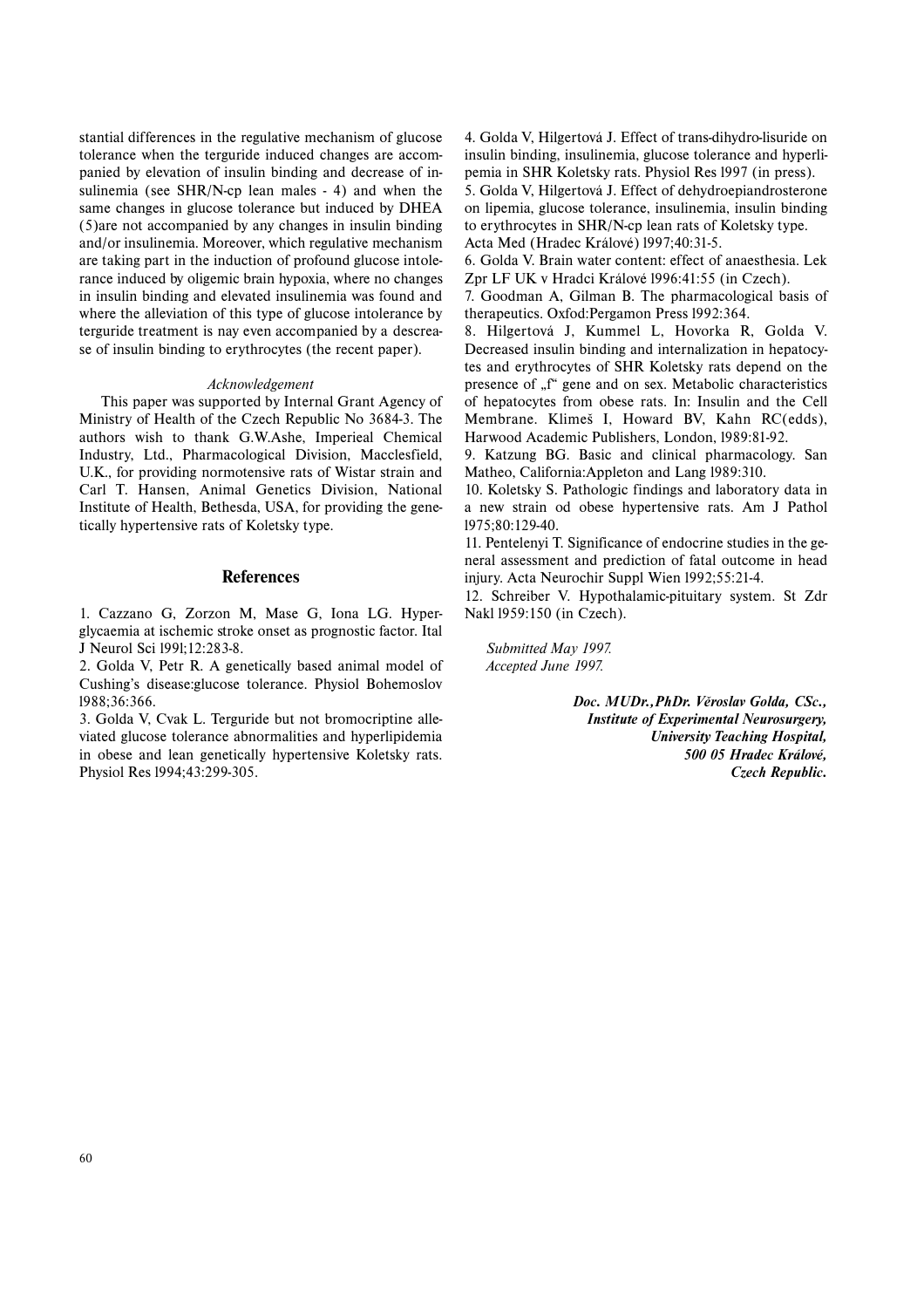# ORIGINAL ARTICLE

# **SOME SERUM ACTIVITY MARKERS OF AIRWAYS INFLAMMATION IN DIFFICULT-TO-CONTROL ASTHMA PATIENTS**

*Bohuslav Král\*, Jan Krejsek\*, Zdena Paráková\*, Otakar Kopecký, Doris Vokurková, Václav Derner, Miroslava Toušková*

\*IInd Department of Medicine, Charles University, Faculty of Medicine, Hradec Králové; (Head: prof. MUDr. V. Pidrman, DrSc.) Department of Clinical Immunology and Allergy, University Teaching Hospital, Hradec Králové; (Head: MUDr. O. Kopecký)

*Summary:* The main aim of the present study was a search for a characteristic serum marker of inflammatory activity in the airways of asthmatics with difficult-to-control disease. Therefore, serum levels of interleukin-4 (IL-4), serum low-affinity Fc Epsilon Receptor II (sFcER II), Interferon-gamma (INF-gamma) Immunoglobulin-E (IgE), Interleukin-2 (IL-2), serum Interleukin Receptor 2 (sIL-2R) and Intercellular Adhesion Molecule-1 (sICAM-1) were measured in 2 groups of asthmatics: 1-26 patients with difficult-to-control asthma (DTCA), 2-22 asthmatics, minimally symptomatic (MSA). Results: No significant difference in either measured parameters between the DTCA and MSA group in peripheral blood samples was found. Conclusion: The above mentioned serum markers of T- and B-cell activation as well as the serum ICAM-1 level are not sensitive enough to determine the type, activity and severity of the inflammatory process in the asthmatic airways.

*Key words: Difficult-to-control asthma; Interleukin-4; Interleukin-2; Soluble Fc Epsilon Receptor II; Soluble Interleukin-2 Receptor; Intercellular Adhesion Molecule-1*

Abbreviations used in the study

IL - Interleukin INF - Interferon TNF - Tumor necrosis factor IgE - Immunoglobulin E FcER - Fc ensilon receptor LT - Leucotrien PG - Prostaglandin PAF - Platelet activating factor Th - T-helper lymphocyte APC - Antigen presenting cell GM-CSF - Granulocyte-macrophage colony stimulating factor ICAM - Intercellular adhesion molecule VCAM - Vascular adhesion molecule LFA-1 - Lymphocyte function associated antigen-1 VLA-4 - Very late antigen 4 BAL - Bronchoalveolar lavage BHR - Bronchial hyperreactivity

The study was approved by local ethical commitee in April, 1994. Supported by Grant Agengy, IgA-1960-3.

# **Introduction**

There has been an increase in the prevalence and the severity of bronchial asthma all/over the world, this fact being true especially for the atopic type of asthma (20,24,38,41). According to the study by Vondra (57), such an increase does exist in the Czech Republic as well. The reasons for such an increase in atopy prevalence are not quite clear. Whilst hereditability forms the basis of the definition of atopy, it is clear that the enviroment must have had a major influence on phenotype (34,38,48,63). Longitudinal cohort studies will be required to establish which of the many possible factors are critical to the development of allergy and subsequent asthma. The ultimate aim shall be to identify avoidable factors and to establish prevention protocols (61,62).

The view of asthma has changed radically over the last decade, due to the development of new molecular-biologic methods and by the ability to study cells and mediators directly via the fiberoptic bronchoscope (22,53). Asthma has been proven to be a chronic inflammatory disorder of the airways. The cellular constituents involve mast cells, eosinophils which are typical of allergic disorders. Major inroads have been made into the immunological mechanisms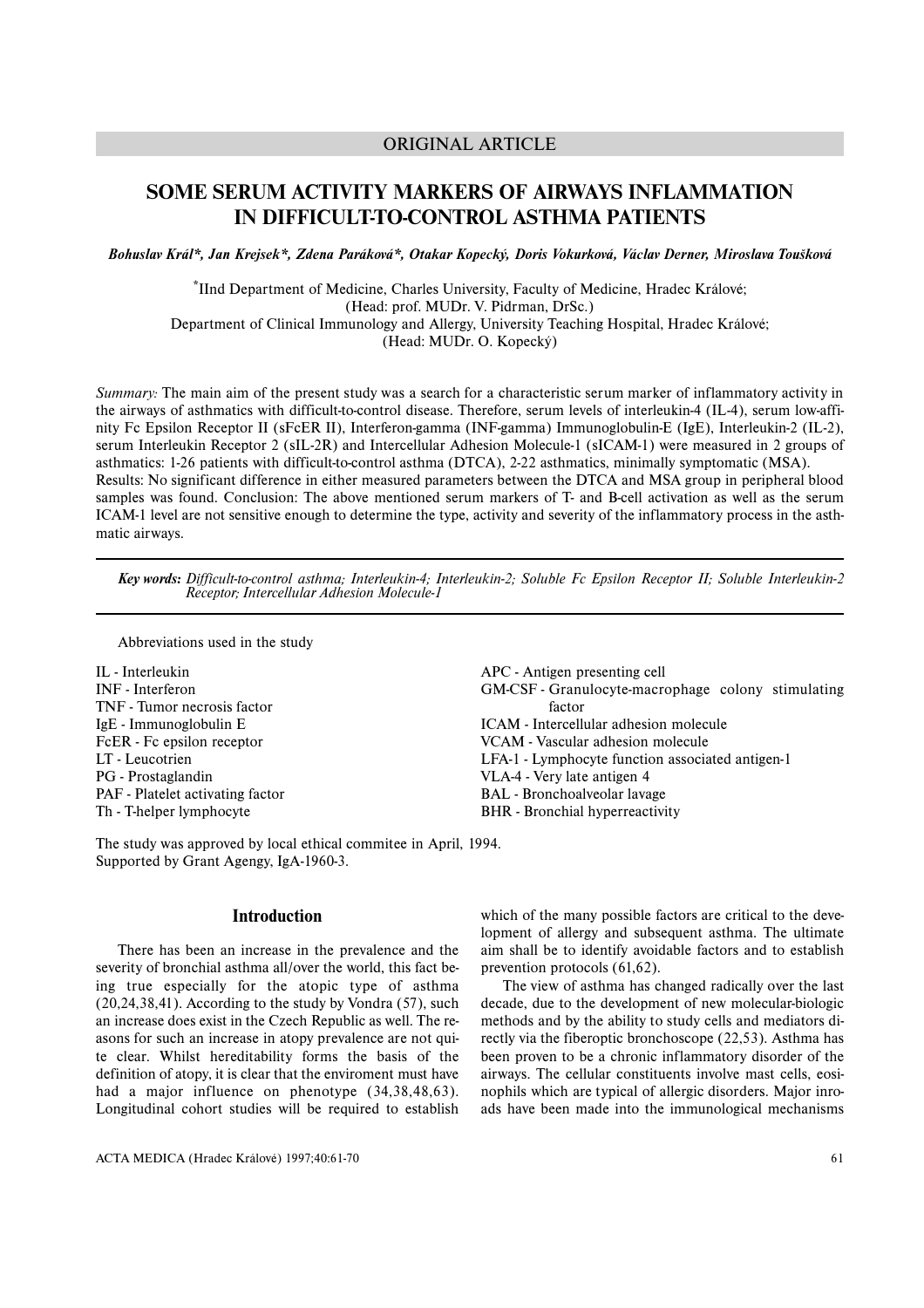driving the inflammatory response with T.cells taking primacy, and B-cells (via IgE) providing a trigger stimulus involving common allergens. Molecular technology has allowed a myriad of mediators to be identified as contributing to both the acute and chronic aspects of the disease, resulting in bronchial hyperreactivity and smooth muscle contraction too much and too early in response to various "triggers" (specific - allergens, nonspecific -cold, exercise, smoke) (21).

The pathogenesis of the chronic inflammation of asthma is complex and still only partially understood. Once the inflammation has become established, it appears to be maintained by a tissue - driven response, (41). The aetiology of asthmatic airway inflammation is thought to be the development of a specific immune response in the airways. In allergic asthma, the allergen is captured and processed b y antigen - presenting cells (APC) which are dendritic cells in the airways mucosa, other less efficient APCS in the airways include monocytes, epithelial cells, B - lymphocytes and fibroblasts. Following the capture of the antigen, the APC migrate to the regional lymph nodes in the airways, where they present the allergen, in association with the major histocompatibility antigen class II molecules, to lymphocytes.

A characteristic of allergic asthma is the selective development of CD 4+ lymphocytes of the Th 2 - type. This selective de velopment of Th 2 - type lymphocytes in asthma is promoted by Interleukin - 4 (IL-4) and inhibited by IL-12. These allergen - specific lymphocytes enter the circulation and selectively home in to the submucosa and mucosa of the airways. Through the production of various cytokines, these lymphocytes direct the inflammatory reaction into the characteristic airways inflammation of asthma (27). Interleukin -4 appears to be an important cytokine in the de velopment of allergic inflammation, not only because of its role in switching T-helper into Th2 lymphocytes, but because it promotes differentiation of B-lymphocytes to produce IgE (31,32).

The immunoglobulin isotype switch to IgE is dependent on three cytokines: IL-4, INF-gamma and IL-10. IgE secretion by B-lymphocytes requires an additional T-cell derived signal that is provided by a cognate interaction between Bcells and a membrane structure on the B-lymphocytes termed CD 40 (7,43,45,46).

The second cytokine that is critically important in the regulation of IgE synthesis is INF-gamma (1). Interferon gamma functions as an inhibitor of allergic responses through its capacity to inhibit the effects of IL-4 on B-cells. IgE production in atopy represents a combination of excessive IL-4 production occuring in the relative absence of Interferon - gamma (28,39).

Interleukin-10 is produced by IL-4 producing T-cells and inhibits the synthesis of INF-gamma by other T-lymphocytes.

In contrast to the Th2-subtype of lymphocyte, Th 1-cells differentiate in the presence of a different range of antigens

associated with the delayed type hypersensitivity response. Th 1 cells generate predominantly Interferon-gamma (INFgamma), IL-2 and TNF-beta (12,13,15,16).

The production of cytokines by Th-lymphocyte subtypes is shown in Table 1.

A summary of cytokine actions in allergies is presented in Table 2.

**Table 1**: Different types of cytokines produced by Th1 and Th2 - cells are described (according to Borish, 1992).

| Type 1 helper cells                                                | Type 2 helper cells                                                                   | <b>Both</b>                    |
|--------------------------------------------------------------------|---------------------------------------------------------------------------------------|--------------------------------|
| Interferon gamma<br>Interleukin 2<br>Tumor necrosis<br>factor-beta | Interleukin-4<br>Interleukin- 5<br>Interleukin- 6<br>Interleukin-10<br>Interleukin-13 | <b>GM-CSF</b><br>Interleukin-3 |

**Table 2:** In this Table main events dealing with the allergic airway inflammation, diffent cytokines involved and their activity are enumerated (according to Borish, 1992).

|                          | cytokine                                                                               | activity                         |
|--------------------------|----------------------------------------------------------------------------------------|----------------------------------|
| IgE regulation           | $IL-4$                                                                                 | IgE isotype switch               |
|                          | IL-2, IL-5, IL-6                                                                       | synergize with IL-4              |
|                          | interferon gamma                                                                       | inhibits IL-4                    |
|                          | $II - 10$                                                                              | inhibits interferon-<br>gamma    |
| Eosinophilia             | IL-3, IL-5, GM-CSF                                                                     | eosinophilopoietins              |
| Mast cell<br>development | IL-3, IL-9, IL-10                                                                      | mast cell growth<br>factors      |
| and activation           | hematopoietic stem<br>cell factor<br>connective tissue<br>activating peptide<br>(CTAP) |                                  |
| Inflammation             | INF-gamma, GM-CSF,<br>TNFs, IL-1, IL-4,<br>IL-6, IL-8                                  | neutrophil-activating<br>factors |
|                          | GM-CSF, TNFs, IL-1,<br>IL $-3$ , IL $-5$                                               | eosinophil-activating<br>factors |
|                          | INF-gamma, GM-CSF,<br>macrophage-CSF,<br>TNFs, IL-1, IL-2,<br>IL-3. IL-4               | macrophage-activating<br>factors |

Either locally produced or circulating IgE antibodies bind to high-affinity IgE receptors (FcERI) on mast cells and circulating basophils, and to low-affinity IgE receptors (FcERII) on eosinophils, monocytes, macrophages, lymphocytes, dendritic cells and platelets (Fig. 1) Cross-linking of the IgE receptors by allergen on the surface of these cells leads to their activation, and the release of various preformed and newly formed mediators in the intercellular spaces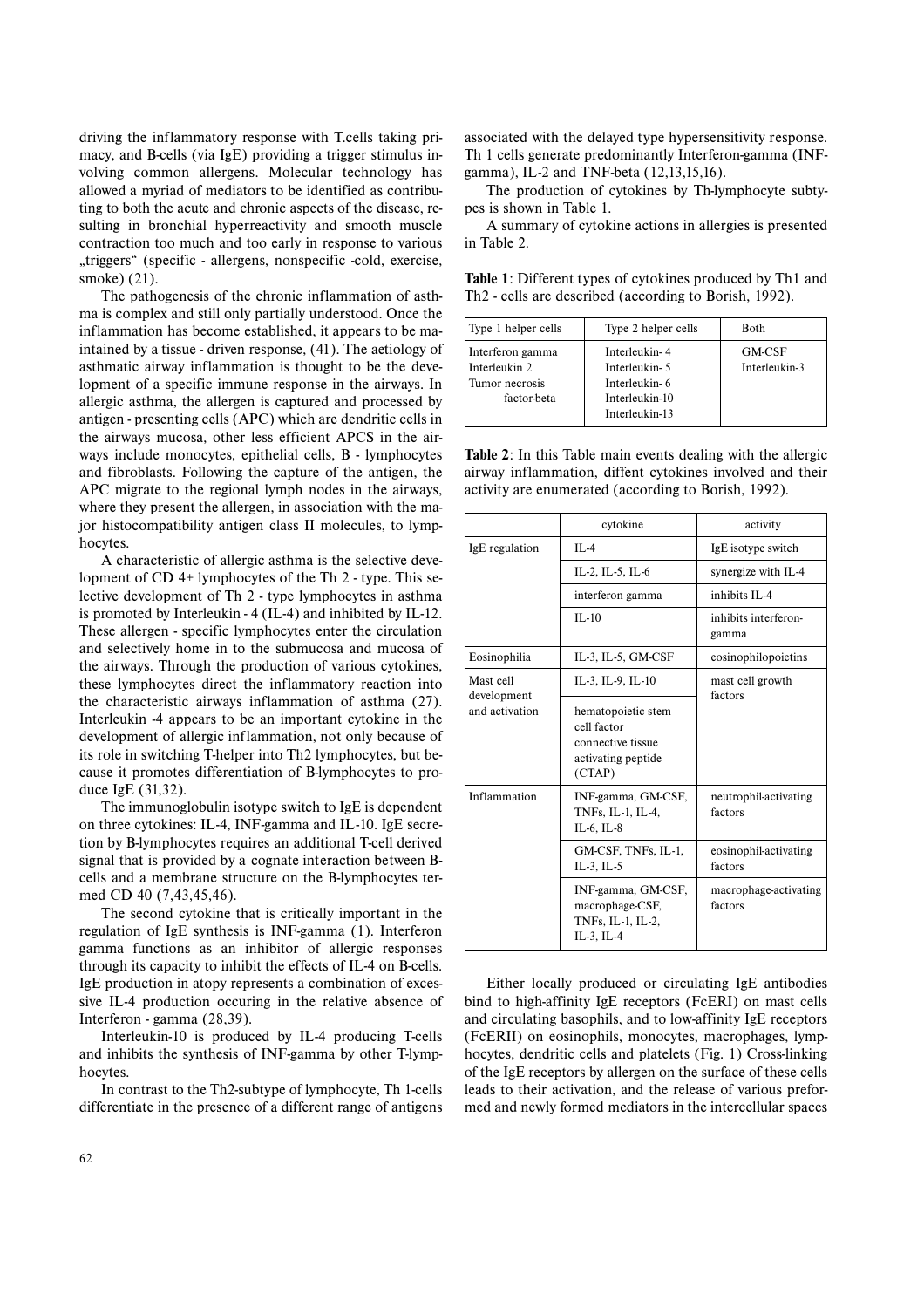of the airways. The attraction, activation and prolonged survival of eosinophils in the airway submucosa and mucosa are caused by the production and secretion of IL-3, Granulocyte - Macrophage Colony-Stimulating factof (GM-CSF), IL-5, RANTES and Tumour Necrosis Factor - alfa (TNF-alfa) (15,16,17,18,19,55).

**Figure 1**: Illustrates schematic pathophysiologic patterns of allergic mucosal inflammation and its consequences in the airways of asthmatics (see text for further details).



The movement of circulating eosinophils and other inflammatory cells into the airways is controled by "priming" of the cells by cytokines, local production of chemokinetic and chemmotactic factors, and expression of adhesion molecules on inflammatory cells, endothelium and extracellular matrix (ICAMs, VCAMs, LFA-I, VLA-4) (7,9,23,29, 54,56).

The relative roles of the different adhesion molecules in the development of airway inflammation are not known. Monoclonal antibodies to Intercellular Adhesion Molecule -1 (ICAM-1), Lymphocyte Function Antigen -1 (LFA-1) and Very Late Activation -4 (VLA-4) molecules have been shown to inhibit the influx of eosinophils in the airways following allergen challenge (37,58).

An important characteristic of the chronic airway inflammation of asthma is that constitutional and secondary inflammatory cells may be involved in the maintenance of the chronic inflammation. It appears that the production of pro-inflammatory cytokines by sensitized lymphocytes, but

also the expanded involvement of mast cells, eosinophils, constitutive cells, such as epithelial and endothlial cells, and fibroblasts, all apparently play a role in the maintenance of chronic inflammation that characterizes asthma (41,44).

The above-mentioned findings of chronic inflammatory changes in the airway mucosa even in mild forms of asthmatic patients, has led to a change in therapeutic strategy (3). The inhibitory effects of corticosteroids on cytokine production, on cellular responses to cytokines, such as expression of adhesion molecules, increased survival of inflammatory cells and enhanced release of mast cell mediators, now provide a scientific basis for the early use of corticosteroids as a first-line measure in the treatment of asthma (2,4). Furthermore, the effects of corticosteroids on the synthesis of arachidonic acid metabolites are wellknown. With this change in the management strategy, <sup>a</sup> decline in morbidity and mortality associated with asthma has been proven (20,24,41). Despite these fundamental changes in the management of asthma, some asthmatics still remain "difficult - to - control" (DTC). (25).

Multiple reasons for the failure of modern treatment strategy in these patients can be identified: 1) non-compliance with treatment, 2) failure to adhere to indicated preventive measures (smoking, exposure to allergens), 3) concommitant disorders (sinusitis, nasal polyps gastro-oesophageal reflux, bronchitis, left ventricular failure, psychogenic factors), 4) inherently severe asthma from the beginning of the disease.

The investigation of the latest category of severe asthmatics represents the main topic of the present study.

## **Aims of the study**

- 1) To measure the serum level of IL-4, INF-gamma, the soluble form of the low-affimty receptor on B-lymphocytes (sFcER II/CD-23) and of IgE in patients with difficult to- control asthma (DTCA), as well as in a group of asthma patients with minimal symptomatology (MSA).
- 2) To examine activation markers of the T-and B-lymphocytes by measuring IL-2, soluble receptor of IL-2 (sIL-2R/CD-25), IL-4 and sFcER II (CD-23) in the peripheral blood of both asthmatic groups.
- 3) To investigate the serum concentration of intercellular adhesion molecule-1 (ICAM-1) as a marker of airway inflammatory activity, in both asthmatic groups.

# **Study groups**

1) **Group of difficult - to - control asthma patients (DTCA)** The group was composed of 26 asthmatics in whom daily symptoms were present despite a complex anti-inflammatory and bronchodilatory therapy according to the International Treatment Strategy being instituted. There were 14 women and 12 men in the group, their mean age being 52.1 years (range 24-72 years) and the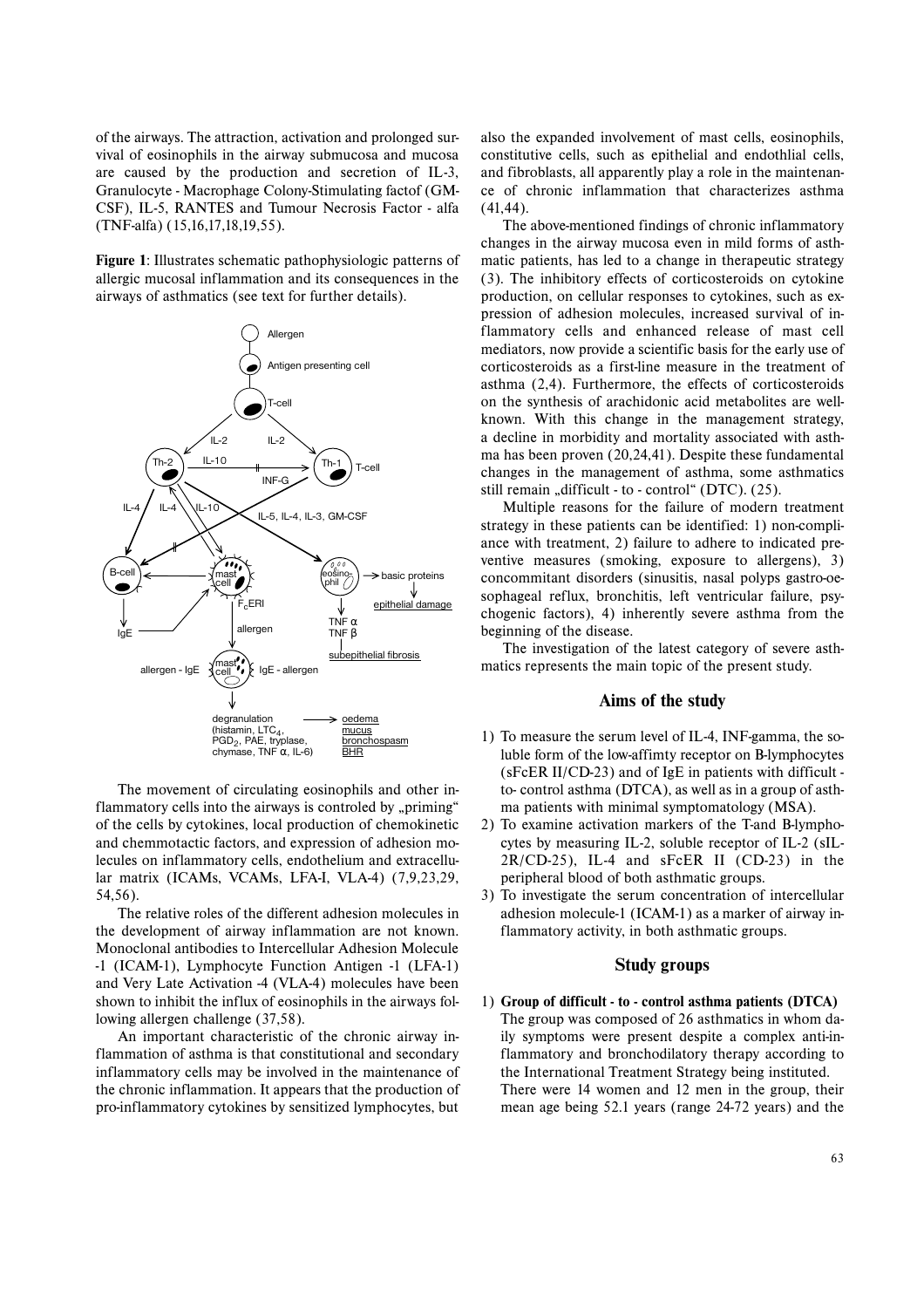mean disease duration was 19.8 years (range 2-60 years). Atopic asthma was diagnosed in 14 (53.8%) patients, 5 of them suffering from asthma since childhood. Sustained systemic corticoid treatment was necessary in 16 (61.5%) patients.

2) **Group of minimally symptomatic asthma patients (MSA)** This group consisted of 22 asthmatic subjects, 13 women and 9 men, whose mean age was 50.9 years (range 22-73 years), and who had an average diagnosis of asthma of 15.1 years (range 3 to 55 years). The atopic form of asthma was found in 15 (68.1%) of subjects, it being present since child-hood in 3 of them.

Two patients had no sustained therapy (only occasionally was the rescue bronchodilatory drug necessary). Twenty subjects were on inhaled corticosteroids with <sup>a</sup> daily dose of 0.2-0,8 mg.

The symptom score was classified into 4 grades according to the international consensus: grade 1 being no dyspnoea, no cough, grade 4 representing dyspnoea and cough every day and night for the last year. Similarly, the average daily use of rescue ß-2 inhalations for the last year, was estimated. The best value of the forced expiratory volume in 1 second (FEV-1%) and of the forced vital capacity (FVC %) was measureed following two inhalations of fenoterol (0.4 mg) from a dosier-aerosol device.

# **Methods**

After obtaining an informed consent, the patients were referred to the immunological laboratory for blood sampling. The patients were asked to abstain from all corticosteroid drugs for a period lasting at least 36 hours. Blood sampling for immunological examination took place in <sup>a</sup> period of 1 to 2 weeks following clinical and functional investigation.

1. Blood sampling

Peripheral blood was obtained by venepuncture of cubital vein. Blood sample was left at room temperature for 1.5 hours. After centrifugation serum samples were stored at -70°C until measurement. Samples were thawed only once.

2. Determination of the serum level of IgE, cytokines and soluble membrane molecules Determination was performed by standard immunochemical method using comercially available diagnostic kits according to the instructions of manufacturers. Absorbance was measured by Titertek, Flow, UK spectrofotometer.

Total IgE: Immunotech, Marseille, France

IL-2 level: Quantikinine, RD Systems, Minneapolis, MN, USA IL-4 level: Quantikinine, RD Systems, Minneapolis, MN, USA Interferon gamma: Endogen, Inc., Cambridge, MA, USA sIL-2R: Immunotech, Marseille, France

sICAM-1: Quantikinine, RD Systems, Minneapolis, MN, **IISA** 

sCD23: Immunotech, Marseille, France

### **Statistical evaluation**

An unpaired T-test for the evaluation of differences between groups was used. In some parameters, the variability analysis with the Bonferroni method was applied. Statistical evaluation was performed using the software package BMDP.

## **Results**

The clinical characteristics of both investigated groups are depicted in Table 3. No significant difference of age and of the asthma duration between both groups was found, whereas the symptom score, and the number of rescue ß-2 inhalations was significantly higher in the DTCA patients.

A significant difference in FVC and FEV 1 values between the study groups was estimated, both values being much lower in the DTCA patients cohort (Table 4).

**Table 3**: Clinical characteristics of two asthmatic patient groups under investigation are represented.

| Group                               | N  | Age<br>(years)  | Asthma<br>duration<br>(years) | Symptom<br>score<br>$(1-4)$ | Rescue<br>beta-2<br>(N) |
|-------------------------------------|----|-----------------|-------------------------------|-----------------------------|-------------------------|
| Difficult<br>-to-control-<br>asthma | 26 | $52.1 \pm 14.0$ | $19.8 \pm 14.8$               | $3.17 \pm 0.50$             | $7.8 + 2.9$             |
| Minimal<br>symptomatic<br>asthma    | 22 | $50.9 \pm 13.9$ | $15.1 \pm 12.6$               | $1.15 \pm 0.32$             | $0.9 + 1.1$             |
| Statistical<br>significance         |    | n.s.            | n.s.                          | p<0.001                     | p<0.001                 |

**Table 4**: This Table describes functional characteristics of both asthmatic groups under study.

| Group                              | N  | Forced vital<br>capacity<br>(% predicted) | Forced expiratory<br>volume in 1 second<br>$(\%$ predicted) |
|------------------------------------|----|-------------------------------------------|-------------------------------------------------------------|
| Difficult<br>-to-control<br>asthma | 26 | $79.2 \pm 16.7$                           | $59.3 \pm 18.8$                                             |
| Minimal<br>symptomatic<br>asthma   | 22 | $92.4 \pm 13.6$                           | $72.5 \pm 21.6$                                             |
| Statistical<br>significance        |    | p<0.005                                   | p<0.02                                                      |

Table 5 demonstrates the serum concentrations of IL-4, INF-gamma, sFcER II and IgE in both asthmatic groups, as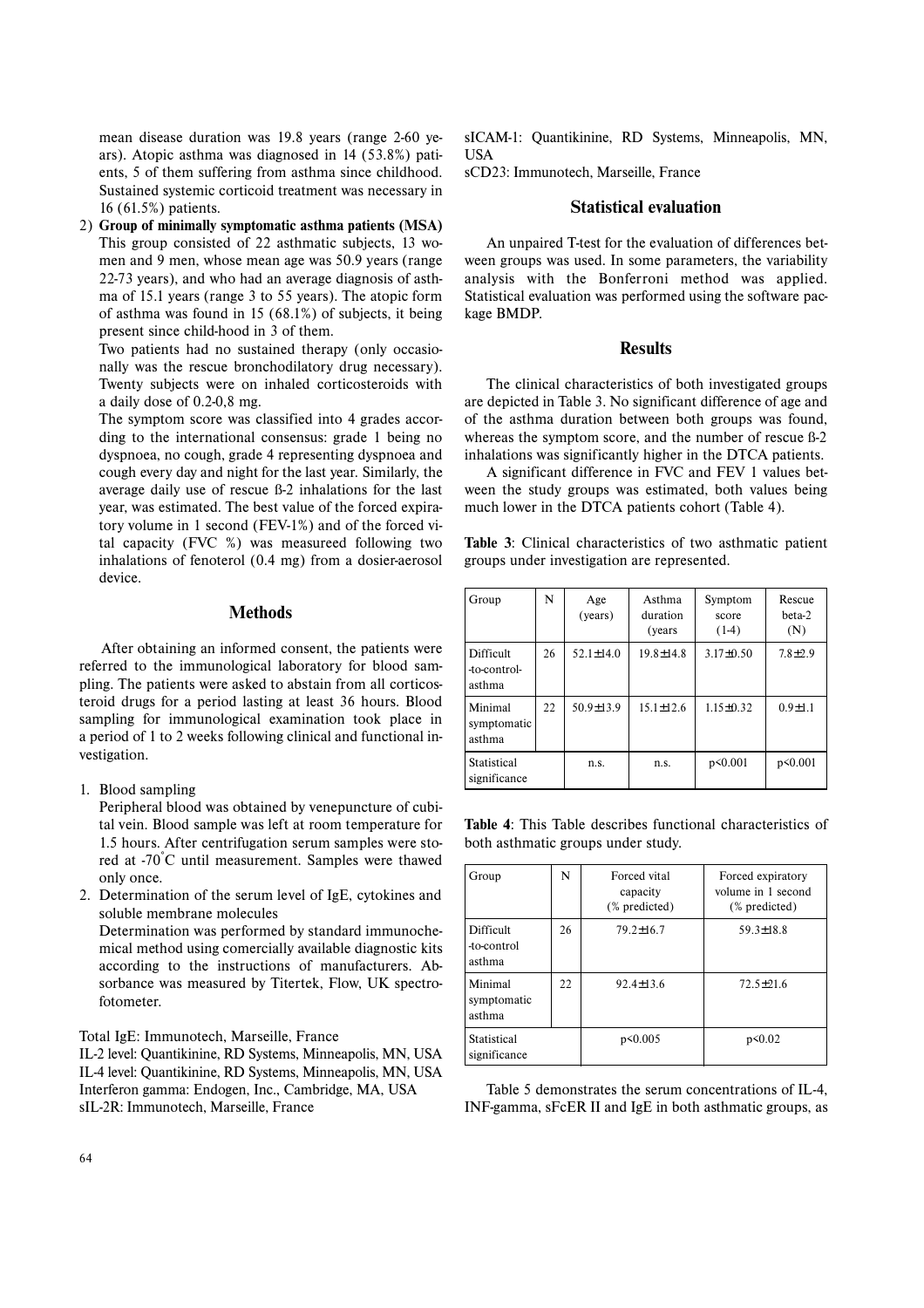well as in 20 healthy subjects (blood donors). No significant changes in IL-4 values between both asthmatic groups, as well as between asthmatics and control subjects, was found.

While no significant difference between DTCA and MSA asthmatics in INF-gamma was apparent, its value was significantly higher in both asthmatic cohorts in comparison with healthy poeple.

The same result is true for the sFcER II serum concentrations.

The average serum IgE level is much higher in the DTCA asthma patient group than in the MSA and control subjects, but because of a very high standard deviation in the DTCA group, statistical significance could not be reached. This high standard deviation was caused by an abnormally high IgE value in one very severe atopic patient, being 7,104 IU/ml.

**Table 5**: Serum concentrations of interleukin-4 (IL-4), interferon gamma (INF-gamma), serum Fc epsilon receptor II (sFcRII) and immunoglobulin E (IgE) in examined asthmatic groups are described.

| Group                       | N  | $IL-4$<br>(pg/ml) | $INF-G$<br>(pg/ml)                                    | sFcERII<br>(pg/ml)                                    | IgE<br>(IU/ml)                         |
|-----------------------------|----|-------------------|-------------------------------------------------------|-------------------------------------------------------|----------------------------------------|
| DTCA 1                      | 26 | $14.4 \pm 2.3$    | $4.45 \pm 1.05$                                       | $4.78 + 7.15$                                         | 473.9±1374.4                           |
| MSA 2                       | 22 | $15.8 + 4.1$      | $4.31 \pm 1.10$                                       | $3.25 \pm 1.57$                                       | $129.5 \pm 165.2$                      |
| Controls 3                  | 20 | $16.4 + 4.7$      | $3.76 \pm 0.53$                                       | $1.98 \pm 1.10$                                       | $122.4 \pm 105.2$                      |
| Statistical<br>significance |    | n.s.              | $1-2$ n.s.<br>$1-3$ p $\leq 0.01$<br>$2-3 p \le 0.05$ | $1-2$ n.s.<br>$1-3$ p $\leq 0.05$<br>$2-3 p \le 0.01$ | $1-2$ n.s.<br>$1-3$ n.s.<br>$2-3$ n.s. |

DTCA - difficult - to - control asthma; MSA - minimal symptomatic asthma

Table 6 summarizes the results of serum IL-2, sIL-2R and of ICAM-1 concentrations in three groups under study. No significant differences in IL-2 were noticed between DTCA and MSA patients, as well as in sIL-2R between DTCA, MSA compared with control subjects.

**Table 6**: This Table presents the results of serum levels of interleukin-2 (IL-2), interleukin-2 receptor (IL-2) and intercellular adhesion molecule-1 (ICAM-1) in different patient groups under study.

**Serum levels of IL-2, IL-2 R and ICAM-1 in groups under investigation**

| Group                       | N  | $IL-2$<br>(pg/ml)                      | $IL-2R$<br>(pg/ml) | ICAM-1<br>(ng/ml)                                          |
|-----------------------------|----|----------------------------------------|--------------------|------------------------------------------------------------|
| DTCA 1                      | 26 | $9.91 \pm 0.70$                        | $1130.8 \pm 350.9$ | $437.8 \pm 128.3$                                          |
| MSA <sub>2</sub>            | 22 | $9.84 \pm 0.91$                        | $1260.9 \pm 564.0$ | $457.2 \pm 190.4$                                          |
| Controls 3                  | 20 | $9.53 \pm 1.11$                        |                    | $189.0 \pm 42.3$                                           |
| Statistical<br>Significance |    | $1-2$ n.s.<br>$1-3$ n.s.<br>$2-3$ n.s. | $1-2$ n.s.         | $1-2$ n.s.<br>$1-3$ p $\leq 0.001$<br>$2-3$ p $\leq 0.001$ |

DTCA - Difficult-to-control asthma; MSA - Minimal symptomatic asthma

As far as ICAM-1 concentrations are concerned, a highly significant increase in both asthmatic groups in comparison with healthy subjects was estimated.

When our asthmatic patients were divided into atopic and nonatopic groups without regard to their disease severity, no statistical difference in serum levels of all measured parameters between both groups could be found (Table 7 and 8).

**Table 7**: Serum levels of IL-4, INF-gamma, sFcERII and IgE in atopic, non-atopic asthmatics and healthy people are illustrated in this Table.

| Serum levels of IL-4, INF gamma, sFc E RII and IgE in |  |  |  |
|-------------------------------------------------------|--|--|--|
| atopic and non-atopic asthmatics                      |  |  |  |

| Group                       | N  | $IL-4$<br>(pg/ml)                      | INF-gamma<br>(pg/ml)                                     | sFcERII<br>(pg/ml)                              | IgE<br>(UI/ml)                         |
|-----------------------------|----|----------------------------------------|----------------------------------------------------------|-------------------------------------------------|----------------------------------------|
| Atopics 1                   | 29 | $15.1 \pm 4.2$                         | $4.14\pm0.8$                                             | $3.79 \pm 2.9$                                  | 464.6±1398.7                           |
| Non-<br>atopics 2           | 19 | $15.0 \pm 1.9$                         | $4.60 \pm 1.0$                                           | $4.70 \pm 8.4$                                  | $125.4 \pm 201.4$                      |
| Controls 2                  | 20 | $16.4 + 4.7$                           | $3.76 \pm 0.5$                                           | $1.98 \pm 1.1$                                  | $122.4 \pm 105.1$                      |
| Statistical<br>Significance |    | $1-2$ n.s.<br>$1-3$ n.s.<br>$2-3$ n.s. | $1-2$ n.s.<br>$1-3$ p $\leq 0.05$<br>$2-3$ p $\leq 0.01$ | $1-2$ n.s.<br>1-3 $p<0.001$<br>$2-3 p \le 0.05$ | $1-2$ n.s.<br>$1-3$ n.s.<br>$2-3$ n.s. |

**Table 8**: This Table demonstrates the differences of serum IL-2, IL-2R and ICAM-1 between atopic, non-atopic asthmatics and healthy blood donors.

**Serum concentrations of IL-2, IL-2 R and ICAM-1 in atopic and non atopic asthmatics**

| Group                       | N  | $IL-2$<br>(pg/ml)                      | $IL-2R$<br>(pg/ml) | $ICAM-1$<br>(ng/ml)                                        |
|-----------------------------|----|----------------------------------------|--------------------|------------------------------------------------------------|
| Atopics 1                   | 29 | $10.0 \pm 0.9$                         | $1215.4 \pm 510.4$ | 448.9±148.1                                                |
| Non-<br>atopics 2           | 19 | $9.8 \pm 0.7$                          | 1171.5±386.2       | $446.5 \pm 185.6$                                          |
| Control 3                   | 20 | $9.5 \pm 1.1$                          |                    | 189.0±42.3                                                 |
| Statistical<br>Significance |    | $1-2$ n.s.<br>$1-3$ n.s.<br>$2-3$ n.s. | $1-2$ n.s.         | $1-2$ n.s.<br>$1-3$ p $\leq 0.001$<br>$2-3$ p $\leq 0.001$ |

# **Discussion**

It is quite clear, that application of fiberoptic bronchoscopy with endobronchial (eventually transbronchial) biopsy has allowed a direct appraisal and investigation of mucosal cellular events of airways inflammaton in asthmatic patients (5,22,26). However this investigation, being invasive, cannot be repeatedly used in routine clinical practice. Nearly the same is true for the investigation of samples, taken from bronchoalveolar lavage (BAL) fluid. These methods are mainly applied in research studies.

Recently, a method of induced sputum cell counts, using hypertonic saline solution inhalation, has been pro-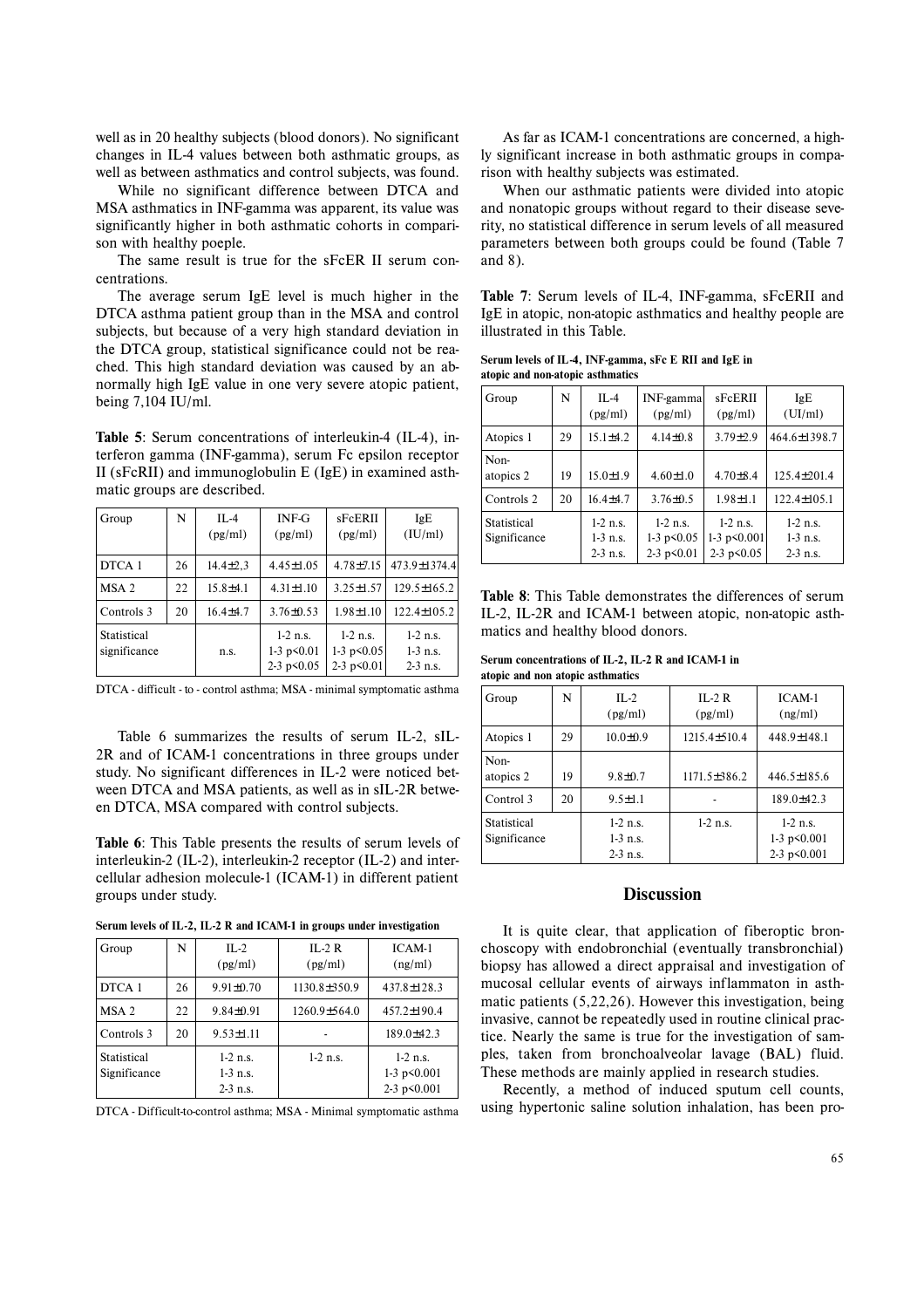posed as a non invasive alternative to BAL in clinical practice for investigation of various cells, coming from the periphery of the airways, the results being comparable to that of bronchoalveolar lavage (49). Despite its noninvasiveness, technical equipment requirement and longtime duration (45-60 minutes), makes this method less convenient for daily clinical use.

Because of the difficulty in routinely obtaining samples from the lung, there has been considerable interest in potential blood-born markers of airways inflammation. Some changes have been shown in T-lymphocyte activation markers and cytokines in peripheral blood, particulary in more severe asthma. However it is not quite clear what is their relationship to events in the airways (2,36). Bearing this in mind, the evaluation of our measurements will be discussed in the following paragraphs.

# **Interleukin - 4 (IL - 4)**

Interleukin-4 is not only responsible for B-cells isotype switching in favour of IgE production, but it also may account, at least in part, for selective eosinophil recruitment at sites of allergic tissue reactions. Dr. de Vries (12) had been unable to find circulating IL-4 in patients with very high IgE serum levels, probably because the IL-4 is released locally and acts by cell-to-cell contacts in a paracrine or autocrine way. However, Matsumoto measured higher IL-4 serum levels in atopic asthmatics in comparison with nonatopic subjects, but no significant correlations with IgE or sFcER II  $(CD_{23})$  levels were found (35).

IL-4 serum concentrations in our asthmatic patients were not increased either in severe or mild degrees of the disease in comparison with healthy control subjects. It appears that the measurement of IL-4 in peripheral blood cannot be a useful marker of inflammatory reaction in the asthmatic airways. Interestingly enough, IL-4 serum concentrations were not of discriminatory potency between atopic and nonatopic subjects as could be expected.

# **Soluble low-affinity FcER II (CD-23)**

Soluble Fc epsilon receptor II is a fragment of FcE RII expressed mainly on B-cells, its expression being poor on normal B-cells. Interleukin-4 enhances this expression while INF-gamma inhibits the effect of IL-4 on FcE RII expression. IgE production and FcE RII expression on B-cells are two closely related events (35). FcE RII is both an autocrine and a paracrine B-cell stimulatory factor and soluble FcE RII (sFcE RII) may thus possibly be a parameter of B-cell activation.

An increase in sFcE RII in 77 asthmatics was found by Matsumoto, but no difference between atopic and nonatopic subjects was present and no significant relationship to IL-4 and total IgE was shown (35). In Billery#s work on 48

atopic subjects an elevation in percentage and absolute values of B-cells expressing FcE RII by flow cytometry was measured. Allergics to pollens had an elevation only during the season (6). There was no correlation between sFcE RII and IgE levels, eosinophilic cationic protein (ECP) or symptom score. According to their view, the upregulation of FcE RII in atopics reflects allergen exposure and cannot serve as a diagnostic marker of atopy out of the exposition period. The evaluation of  $CD_{23}$  isn't useful in monitoring allergic patients because it lacks correlation with clinical symptoms. Similarly, de Amici in 19 adults with allergic asthma bronchiale could not find any correlation between sFcE RII and asthma score (11).

An increase of sFcE RII in 55 atopic asthmatics in comparison with healthy people was found by Rogala, but no relationship to total IgE, to allergen specific IgE or to  $\lg G_4$ could be estimated (47).

The results of our measurements of sFcE RII are very similar to the above mentioned data. Moreover, in atopic subjects a significant correlation with IgE was found (Table 9). An increase in sFcE RII may by a marker of immunopathologic events in the airways of asthma patients but the lack of relationship to the disease severity indicates that its measurement is of no importance for the practicing clinician.

### **Interferon - gamma (INF-gamma)**

Interferon-gamma was discovered in 1957 by Issacs as an antiviral protein, produced by cells infected by viruses (31). Since then, other mechanisms of its action (antiproliferative,immunomodulatory) have been demonstrated. Interferon-gamma is known to antagonize the efect of IL-4 on IgE synthesis in the presence of CD-4 T-cells. The administration of recombinant INF-gamma to patients with hyper-IgE syndrom was followed by a 50% decrease of the IgE blood level, without influencing other immunoglobulin types (7). Peripheral blood monocytes of atopic asthmatics were shown to produce less INF-gamma, following phytohemaglutinin stimulation. When recombinant INF-gamma was added, the INF-gamma was increased to normal values (33,39,64).

INF-gamma serum levels in asthmatics have shown different results. While in Soliman's work on atopic asthmatics no significant changes of INF-gamma compared to controls were found (52), Kimura was able to demonstrate <sup>a</sup> significant increase of INF-gamma in severe forms of asthma, in comparison with mild asthmatics (28).

A significant increase of the INF-gamma serum level in both groups of our asthma patients could be evaluated as <sup>a</sup> T-cell activation marker in the inflammatory process of their airways wall. On the other hand, no difference in its concentration between mild and severe asthmatics makes this finding of no useful purpose for treatment strategy changes in difficult-to-control asthmatics (e.g. recombinant INF-gamma application).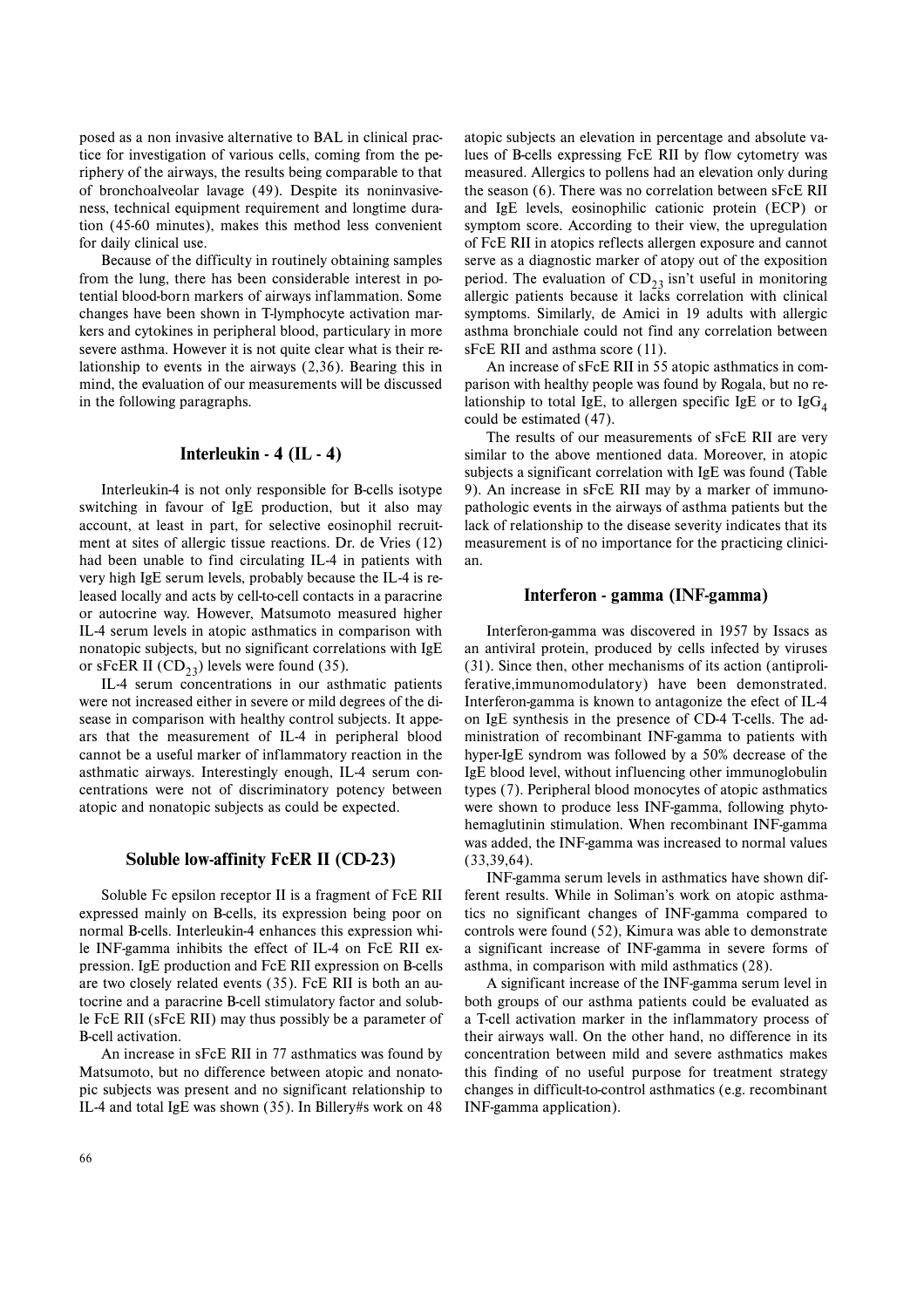As shown in table 9, a significant positive correlation between INF-gamma and IL-4 in all asthmatic groups was calculated. The importance of this finding is not clear to us, and no data explaining this relationship in the available literature were found.

**Table 9**: In this Table, calculated significant correlations between various measured serum parameters in different asthmatic groups are shown.

| pai ameter                     |                                            |                                                  |
|--------------------------------|--------------------------------------------|--------------------------------------------------|
| Group                          |                                            |                                                  |
| Difficult-to-control<br>asthma | IL-4 x INF-gamma<br>$r=0.900 p\leq 0.05$   |                                                  |
| Minimal symptomatic<br>asthma  | IL-4 x INF-gamma<br>$r=0.871 p\leq 0.01$   |                                                  |
| Atopics                        | IL-4 x INF-gamma<br>$r=0.919 p<0.01$       | sFcERII x IgE<br>r=0.948 p<0.001                 |
|                                | $IgE X ICAM-1$<br>$r = 0.535$ $p \le 0.05$ | $IL-2 \times ICAM-1$<br>$r = 0.495$ $p \le 0.05$ |
| Non-atopics                    | IL-4 x INF-gamma<br>$r=0.861 p\leq 0.001$  |                                                  |

# **Immunoglobulin-E (IgE)**

Immunoglobulin-E was first isolated from serum in 1966 by Ischizaka (8). Its highest concentrations are found in atopic poeple, who are characterized by a persistent IgEmediated response to common environmental allergens (1,7). Atopy, which contributes to diseases such as asthma, eczema and allergic rhinitis, is defined as a disorder of the IgE response to common allergens, such as pollen, animal dander, house dust mites and fungi. These diseases are frequently detected by a raised total IgE serum level, and positive skin tests to common aeroallergens. Despite the high prevalence of atopy in population studies (about 30-40%), the incidence of manifested allergic disease (asthma bronchiale, rhinitis, eczema) is present in only 5-10% of them (8,16,17). A number of variables have been shown to affect both IgE serum levels and bronchial hyperresponsiveness. Smoking has been shown to lead to an increase in total IgE serum levels. The effect of age, environmental factors undoubtedly was proven to influence the basal values of IgE (17,18). Starting the since of 11-4 on 142 on 14 on 14 on 14 on 14 on 14 on 14 on 14 on 14 on 14 on 14 on 14 on 14 on 14 on 14 on 14 on 14 on 14 on 14 on 14 on 14 on 14 on 14 on 14 on 14 on 14 on 14 on 14 on 14 on 14 on 14 on 14 o

The IgE plasma levels in nonatopics are usually normal or only slightly elevated.

The above mentioned findings are in accordance with our results. IgE serum concentrations were highest in the group of severe asthmatics and in patients with atopy. The absence of statistical significance was due to one excessive IgE value in one patient with severe atopy. This extreme concentration was not false result because repeated measurements were in a similar range. The IgE serum level positively correlated with sFcE RII concentration, while the correlation of IgE with sICAM-1 was found in a signifi cantly negative value ( $r = -0.535$  P $\leq 0.05$ ). No similar estimation for this correlation in the available literature was found.

One of our primary aims for studying these serum pa rameters in severe asthmatics was the identification of pa tients characterized by high IL-4, high IgE, high sFcERII and low INF-gamma. The intention was, to treat these pati ents by administering recombinant INF-gamma to block the influence of IL-4 on IgE switching in B-cell. Unfortunately, not one patient with this laboratory pheno type was estimated. In between, further progress in the the rapy of atopic asthmatics has been demonstrated, e.g. by using specific anti-IL-4 or anti-IgE antibodies (12,14).

# **Interleukin-2 (IL-2) and s IL-2 R**

Interleukin-2 is an essential growth factor for T-cells (28). IL-2 acts in an autocrine fashion to stimulate T-cell proliferation and also serves to regulate immunoglobulin production and the growth of cytotoxic T-lymphocytes and Natural Killer Cells (1,16). Upon activation of the T-lymp hocytes by antigens, an increase of the HLA-DR antigen, of the alpha subunit of the IL-2 receptor (CD-25) and of VLA- 1 are found. IL-2 R on the T-cell surface is appearing 24 hours after antigen challenge and is present there for seve ral days. Interleukin-2 provides a necessary signal for the transition of the activated T-cells from the G 1 to the s-pha se of the cell cycle. During activation, the lymphocytes sec rete glycoproteins related to their surface proteins, including the sIL-2 R (40,50).

While the determination of activated T-lymphocytes in peripheral blood provides information only about the im munological situation in this compartment, the determina tion of sIL-2 R gives an overview of the general situation of the allergic situation of the allergic inflammation in speci fic organs (50).

Increased plasmatic concentration of sIL-2 R were found in acute asthmatic attack and its decline correlated with an increase in FEV-1 and a decrease of symptoms fol lowing treatment by corticosteroids (1,2,10,29). A seg mental allergen provocation test in asthmatics is followed by an enormous increase of sIL-R in BAL fluid (55,56). The concentrations of IL-2 and sIL-2 R were higher in the BAL fluid of symptomatic patients with bronchial asthma than in those of asymptomatic patients (40). Serum s-IL- 2R was elevated even in 77 minimally symptomatic adult asthmatics in comparison with 75 control subjects (35). No difference in sIL-2R levels between atopic and non atopic subjects could be demonstrated (35). Quite diffe rent results were described by Walker (59). In his work, the sIL-2 was significantly elevated only in non-atopic asthmatics.

According to Kips and Midander, no uniform relations hip exists between s IL-2R and allergic airways inflammati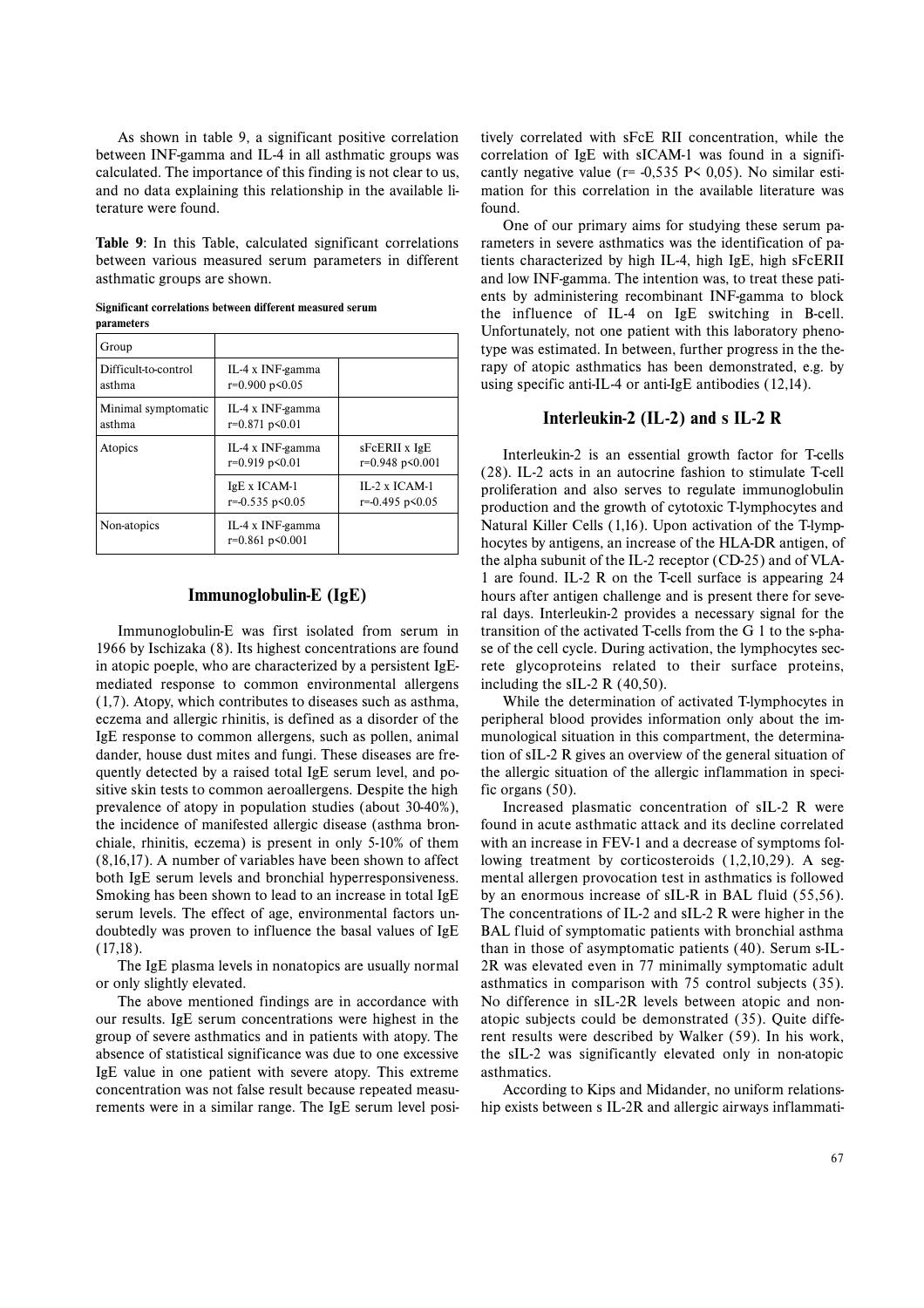on as well as between s IL-2R and severity of asthmatic symptoms (29,36).

Our results of serum IL-2 and s IL-2R levels are in accordance with the above cited findings, these parameters not being able either to discriminate between the different severity of asthmatic symptoms or to differentiate atopic and nonatopic asthmatics. Therefore, we don't recommend the measurement of these parameters in the serum of asthmatic patients as an activity marker of allergic airways inflammation.

# **Intercellular adhesion molecule-1 (ICAM-1)**

The recruitment of leucocytes to sites of inflammation involves a well co-ordinated sequence of events, in which several cell adhesion molecules and chemotactic cytokines play an active role (21,30). Initial low affinity selectin-dependent vascular rolling is followed by leucocyte activation by endothelial-derived chemoattractants (e.g. IL-8, monocyte chemoattractant peptide-1-MCP-1) and a transition to beta-integrin-dependent high affinity leucocyte adherence cytokine-mediated upregulation of the Ig superfamily of adhesion proteins, ICAMs and vascular cell adhesion molecules (VCAMs), leading ultimately to transendothelial migration.

ICAM-1 is a 80-115 kD glycoprotein with a large cell distribution. Its increased secretion is stimulated by various cytokines (e.g. IL-1, TNF-alfa, INF-gamma). ICAM-1 serves as a ligand for beta-2 leucocyte integrins LFA-1 and MAC-1 and enhances adhesion of leucocytes provided with these receptors to the tissue expressing ICAM-1 (30).

Within 6 hours of segmental allergen challenge of the sensitized asthmatic airways, a marked endothelial upregulation of E-selectin and ICAM-1 occurs accompanied by an influx of leucocyte function associated antigen-1 (LFA-1) leucocytes comprising neutrophils and eosinophils (37).

Epithelial cell expression of ICAM-1 in asthmatics has been compared with controls. While Montefort found no difference in ICAM-1 expression between asthmatic and control epithelium (37), Vignola demonstrated that ICAM-1 expression was increased in asthmatics and that it correlated with clinical score and lung function (44,54). A soluble form of ICAM-1 (sICAM-1) has been detected in the sera of patients with bronchial asthma (42,51). Its increased concentrations were found both in atopic as well as in non atopic asthmatics. Serum concentrations of sICAM-1 were higher during asthma attacks than in the same patients during remission (51). Serum sICAM-1 levels were also lower during treatment with oral prednison (42,51).

On the other hand, biopsies from patients with severe "steroid resistant" asthma have revealed a marked upregulation of ICAM-1 and VCAM-1 in the absence of allergen exposure and while taking high doses of corticosteroids. According to Holgate, the examination of ICAMs may offer a possible biomarker of asthma activity (21). It has been shown that pretreatment of monkeys with a monoclonal an-

tibody specific for ICAM-1 attenuates the eosinophil infilt ration and airway responsiveness to inhaled methacholine (58). These studies suggest that ICAM-1 may by pivotal in the pathogenesis of airway hyperresponsiveness and asth ma.<br>Based on the potential importance of cell adhesion mo-

lecules in allergic and inflammatory reactions, various app roaches are being developed to develop specific antagonists (60). While inhibition of adhesion molecules is an attracti ve new approach to the treatment of inflammatory disease, there may be potential dangers in inhibiting immune res ponses, leading to increased infections and increased risk of neoplasia (3).

As far as our measurements of sICAM-1 are concerned, significantly higher levels in both asthmatic groups compa red to controls, may be a marker of permanent allergic in flammation in the airways of these patients without relationship to clinical asthma severity. The upregulation of ICAM-1 in our patients was independent of their atopic profile. The significant negative correlation to IL-2 and IgE concentrations is hard to explain.

Because of the lack of differentiation between mild and severe asthmatics, we consider the estimation of sICAM-1 in peripheral blood as an non-sensitive marker of airway in flammation.

# **Conclusions**

- 1) The group of difficult-to-control asthmatics cannot be differentiated by a specific cytokine profile in peripheral blood samples from minimally symptomatic patients.
- 2) Some increased levels of T-and B-cell activity markers (INF-gamma, sFcER II) and of sICAM-1 even in mini mally symptomatic asthma patients, point to permanent chronic inflammatory process in their airways.
- 3) No patient of the difficult-to-control asthma cohort with <sup>a</sup> laboratory phenotype of high IgE, high sFcER II, low INF-gamma and high IL-4 serum concentration could be found, so as to allow the causative therapy by recom binant interferon-gamma.
- 4) Despite some interesting results observed in investigati ons of the above mentioned parameters, we do not con sider their estimation in peripheral blood samples of severe asthmatics helpful in therapeutic strategy chan ges.

# **References**

1. Agostini C, Semenzato G. Immune response in the lung: basic principles. Lung 1990;168S:1001-12.

2. Barnes I. Evaluating asthma and its treatment: Clinical markers and indicators of efficacy. Eur Respir Rev 1996;6:31-2.

3. Barnes PS. New drugs for asthma. Eur Respir J 1992;5:1126-36.

4. Barnes PS, Holgate ST, Laitinen LA, Pauwels R. Asthma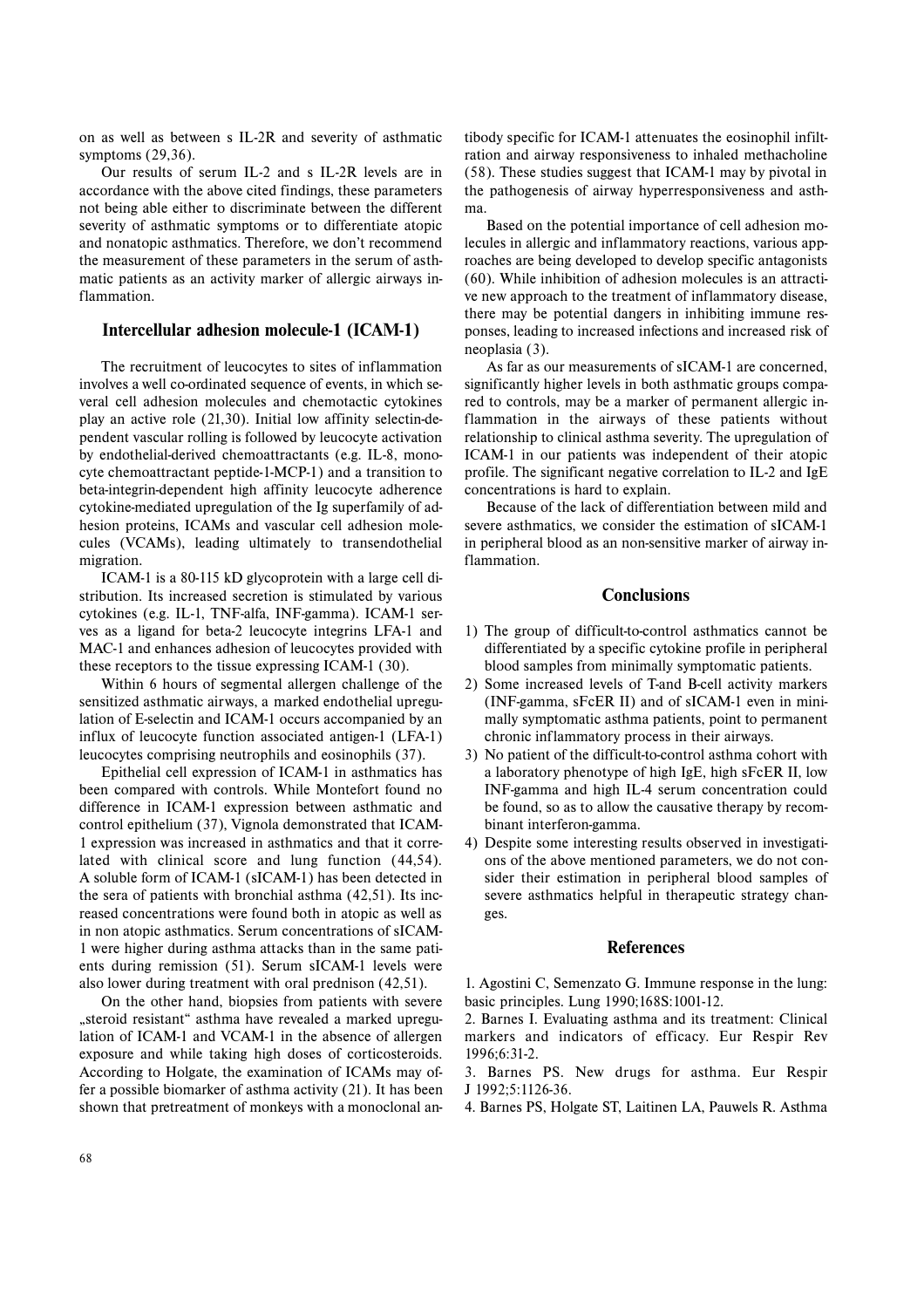mechanisms, determinants of severity and treatment: the role of nedocromil sodium. Clin Experimental Allergy 1995;25:771-87.

5. Beasley R, Burgess C, Crane J et al. Pathology of asthma and its clinical implications. J Allergy Clin Immunol 1993;92:148-54.

6. Billery L, De Franchis G, Plebani M. Fc E RII/CD-23 expression in atopic subjects during natural allergen exposition. J Allergy 1996;51(Suppl. 31):107.

7. Borish L, Joseph BZ. Inflammation and the allergic response. Med Clin North Am 1992;76:765-87.

8. Burrows B, Martinez FD, Halonen M et al. Association of asthma with serum IgE levels and skin test reactivity to allergen. N Engl J Med 1985;320:217-77.

9. Ceyhan BB, Sungur M, Turgay C et al. Role of adhesion molecule ICAM-1 in asthma. J Asthma 1995;32:419-27.

10. Corrigan CJ, Hartnell A, Kay AB. T-lymphocyte activation in acute severe asthma. Lancet 1988:1129-33.

11. Corrigan CJ. Elevated interleukin-4 secretion by T-lymphocytes: a feature of atopy or of asthma? N Engl J Med 1985;320:271-77.

12. De Amici M. Serum soluble CD-23 (sCD-23) levels in patients with allergic respiratory disorders. J Allergol 1996;51(Suppl. 31):108.

13. deVries JE. Cytokines in Allergy. Conversations in Allergy IV. UCB Institute of Allergy, 1994:11-2.

14. Drazen JM, Turino GM. Progress at the interface of inflammation and asthma. Am J Respir Crit Care Med 1995;152:386-7.

15. Eum SY, Heusser C, Lefort J et al. Inhibition of bronchial hyperactivity and eosinophil infiltration into the mouse airways by a non-anaphylactic anti-IgE antibody. Eur Respir J 1996;9(Suppl. 23):136pp.

16. Frew AJ. The inflammatory basic of asthma. Eur Respir Rev 1996;6:1-3.

17. Geba GP, Zitnik RJ, Elias JA. Interleukins in the pulmonary inflammatory response. In: Molecular biology of lung disease. Blackwell Scientific Publications: London, 1994:314-43.

18. Geha M. Regulation of IgE. Conversations in Allergy IV. UCB Institute of Allergy, 1994:5-6.

19. Holgate ST. Cellular and mediator mechanisms in asthma. UCB Institute of Allergy, 1992:1-20.

20. Holgate ST, Djukanovič R., Howarth PH. Mucosal inflammation and its clinical consequences. In: Marsh DG, Lockhart A, Holgate S.:The genetics of asthma. Blackwell Scientific Publications:London, 1993:41-57.

21. Holgate ST. Asthma: past, present and future. Eur Respir J 1993;6:1507-20.

22. Holgate ST. The inflammation-repair cycle in asthma: possible new biomarkers of disease activity. Eur Respir Rev, 1996;6:4-10.

23. Howarth PH, Wilson R, Djukanovic R et al. Airway inflammation and atopic asthma: a comparative bronchoscopic investigation. Int Arch Allergy Appl Immunol 1991;94:266-9.

24. Hruškovič I, Kayserová H, Čižnár P, Brezina M. Súčasné názory na patofyziológiu bronchiálnej astmy. Detský lekár 1995;2(Suppl.):5-8.

25. Chanarin N, Corne J, Holgate ST. Workshop report. Asthma: basis and management at different ages. Respir Med 1995;89:409-13.

26. Irwing R, Curley FJ, French CL. Difficult-to-control asthma. Contributing factors and outcome of a systematic management protocol. Chest 1993;103:1662-9.

27. Jeffery PK, Wardlav AJ, Nelson FC et al. Bronchial biopsies in asthma: an ultrastructural, quantitative study and correlation with hyperreactivity. Am Rev Respir Dis 1989;140:1745-53.

28. Kay AB. T-lymphocytes as effector cells in asthma. In: Marsh DG, Lockhart A, Holgate ST. The genetics of asthma. Blackwell Scientific publications:London, 1993:27-32.

29. Kimura G, Takahashi K, Tada S et al. The role of interferon gamma in pathogenesis of bronchial asthma. XIV International Congress of Allergology and Clinical Immunology, Kyoto, Japan, 1991:33.

30. Kips J. Monitoring cellular activity in allergic airway inflammation. ECACI 95, Monduzzi Editore Bologna, 1995:495-502.

31. Krejsek J, Kopecký O, Fixa B. Adhezivní molekuly <sup>a</sup> imunologie zánětu. Stud Pneumol Phtiseol 1993;53:149- 55.

32. Krejsek J, Kopecký O, Fixa B. Cytokiny a jejich působení v imunitním systému. Lék Zpr LF UK Hradec Králové 1994;39:17-25.

33. Krejsek J, Kopecký O, Král B. Imunopatogeneze asthma bronchiale. 1. regulační působení T-lymfocytů syntéza IgE. Stud Pneumol Phtiseol 1996;56:214-8.

34. Lack G, Renz Saloga J et al. Nebulized but not parenteral INF-gamma decreases IgE production and normalizes airways in murin model of allergen sensitization. J Immunol 1994;152:2546.

35. Mariani F, Price JF, Kemeny DM. The IgG subclass antibody response to inhalant allergen (D. pteronyssinus) during the first year of life: evidence for early stimulation of the immune system following natural exposure. Clin Exp Allergy 1992;22:29-35.

36. Matsumoto K, Taki F, Miura M et al. Serum levels of soluble IL-2R, IL-4 and soluble Fc E RII in adult bronchial asthma. Chest 1994;105:681-6.

37. Midander J. Clinical documentation of inflammation markers in asthma. Clin Exp Allergy 1993;23(Suppl.):13-4. 38. Montefort S, Lai CK, Kapahi P et al. Circulating adhesion molecules in asthma. Am J Respir Crit Care Med 1994;149:1149-52.

39. O'Byrne PM. The natural history of asthma. Eur Respir Rev 1996;6:23-6.

40. Papadopoulos NG et al. Restorement of defective INFgamma production in PBMC of atopic patients by addition of INF-gamma. J Allergy 1996;51(Suppl. 31):18.

41. Park ChS, Lee SM, Chung SW et al. Interleukin-2 and soluble interleukin-2 receptor in bronchoalveolar lavage flu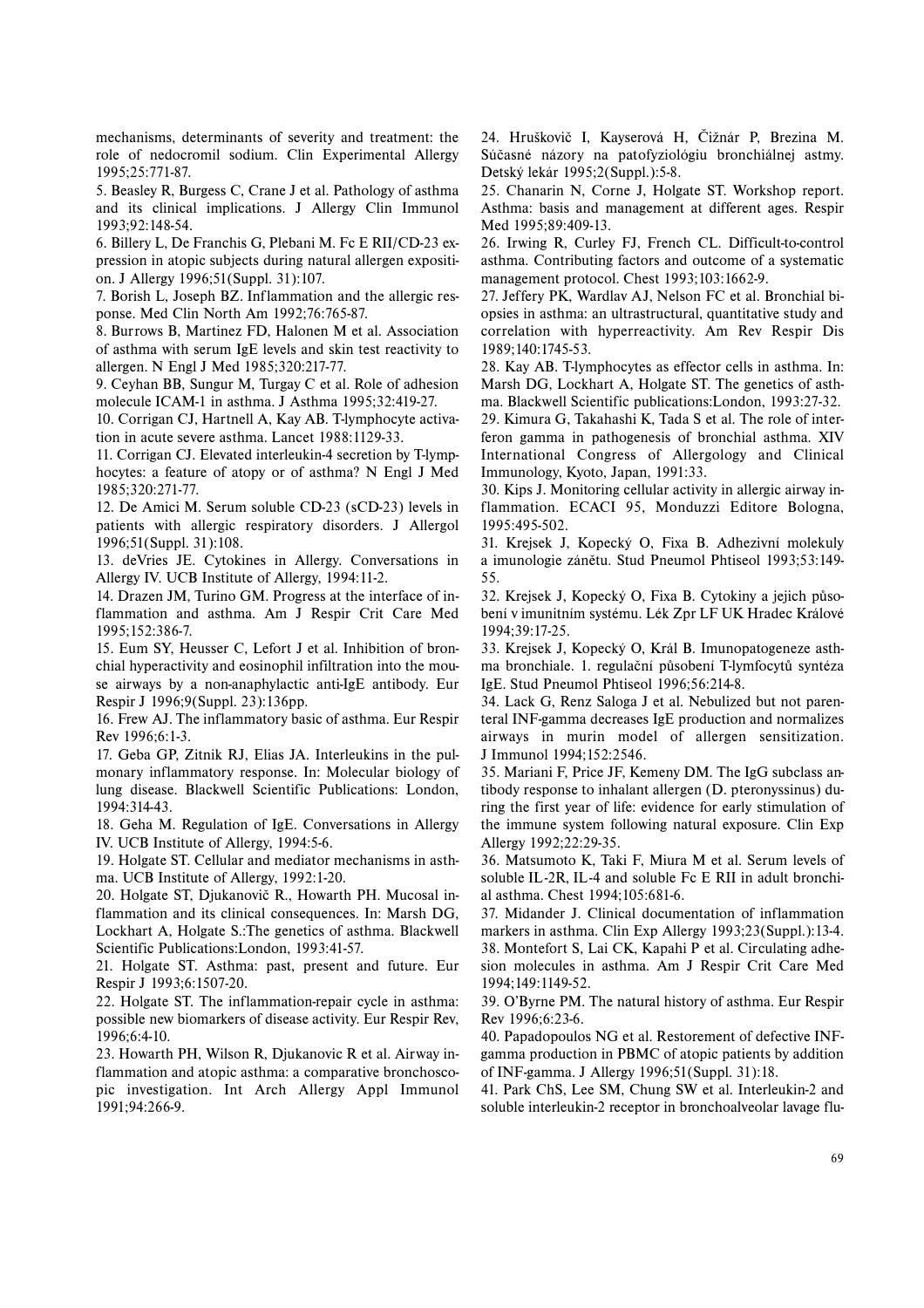id from patients with bronchial asthma. Chest 1994; 106:400-6.

42. Pauwels R. Asthma: managing the underlying disease. Eur Respir Rev 1994;4:291-4.

43. Pavlovičová E, Michaličková J, Ondrišová M et al. Hladiny cirkulucej intercelulárnej adhezívnej molekuly <sup>s</sup> ICAM-1 u pacientov s bronchiálnou astmou. Stud Pneumol Phtiseol 1995;55:380-5.

44. Punnonen J, Carballido JM, Aversa G et al. Inhibition of human IgE synthesis by an IL-4/IL-13 receptor antagonist in vitro and in vivo. ECACI, 1995:29-33.

45. Reaburn D, Webber SE. Proinflammatory potential of the airway epithelium in bronchial asthma. Eur Respir J 1994;7:2226-33.

46. Ricci M. IL-4 a key cytokine in atopy. Clin Exp Allergy 1994;24:801-12.

47. Ricci M. Allergic inflammation in asthma. UCB Institute of Allergy, 1994:15-7.

48. Rogalla B, Taszakowski W. Serum level of soluble CD-23 (sCD-23) in pollinotic and house dust mite sensitive patients undergoing specific immunotherapy. Eur Respir J 1996;9(Suppl. 23):89pp.

49. Romagnani S. Regulation of human IgE synthesis and its deregulation in atopic subjects. In: The Genetics of Asthma. Blackwell Scientifique Publications, 1993:163-76.

50. Ronchi MC, Piragino C, Rosi E et al. Role of sputum differential cell count in detecting airway inflammation in patients with chronic bronchial asthma or COPD. Thorax 1996;51:1000-4.

51. Sanchez A. Changes in the receptors of activation in lymphocytes T in peripheral blood and in serum (sIL-2R) after allergen challenge. J Allergy 1996;51(Suppl. 31):100.

52. Shiota Y, Wilson JG, Marukawa M. Soluble intercellular adhesion molecule 1 (ICAM-1) in sera of bronchial asthmatics. Chest 1996;109:94-9.

53. Soliman MA, El-Hanna A, El-Hadidi A et al. Soluble interleukin-2 receptor, interleukin-4 and interferon gamma in bronchoalveolar lavage fluid of asthmatic patients. J Allergy 1996;51(Suppl. 31):292.

54. Sont JK, Van Krieken JM, Evertse ChE et al. Relationship between the inflammatory infiltrate in bronchial biopsy specimens and clinical severity of asthma in patients treated with inhaled steroids. Thorax 1996;51:496- 502.

55. Vignola AM, Campbell AM, Chanel P et al. HLA-DR and ICAM-1 expression in bronchial epithelial cells in asthma and chronic bronchitis. Am Rev Respir Dis 1993;148:689-94.

56. Virchow JCJr, Walker C, Hafner D et al. Cytokine networking in asthmatic inflammation. Its role in lymphocyte and eosinophile activation. Eur Respir J 1993;6(S 17):514. 57. Virchow JCJr, Kroegel C, Walker C, Matthys H. Cellular and immunological markers of allergic and intrin-

sic bronchial asthma. Lung 1994;172:313-34. 58. Vondra V. Reisová M. Prevalence bronchiálního astma-

tu stoupá, mortalita kolísá. Cas Lek Cesk 1996;135:471-6.

59. Wagner CD, Rothlein R, Clarke CC et al. Inhaled anti-ICAM-1 reduces antigen-induced airway hyperresponsiveness in monkeys. (Abstract). Am Rev Respir Dis 1991;143:A418.

60. Walker C, Bode E, Boer L et al. Allergic and nonallergic asthmatics have distinct patterns of T cell activation and cytokine production in peripheral blood and bronchoalveolar lavage. Am Rev Respir Dis 1992;146:109-15.

61. Wein M, Bochner BS. Adhesion molecule antagonists: future therapies for allergic diseases ? Eur Respir J 1993;6:1239-42.

62. Wierenga EA, Snoek M, Bos JD et al. Comparison of diversity of house dust mite-specific T-lymphocyte clones from atopic and nonatopic donors. Eur J Immunol 1990;20:1519-26.

63. Wierenga EA, Snoek M, DeGroot C et al. Evidence for compartmentalization of functional subsets of CD-4+ T lymphocytes in atopic patients. J Immunol 1990;144: 4651-60.

64. Wilkinson J, Holgate ST. Candidate gene loci in asthmatic and allergic inflammation. Thorax 1996;51:3-8.

65. Zervaki E, Papadopoulos NG, Androani E et al. INFgamma and IL-4 production in atopic children. J Allergy 1996;51(Suppl. 31):148.

*Submitted May 1997. Accepted June 1997.*

> *Prof. MUDr. Bohuslav Král, CSc., IInd Department of Medicine, Charles University, Faculty of Medicine, 500 05 Hradec Králové, Czech Republic.*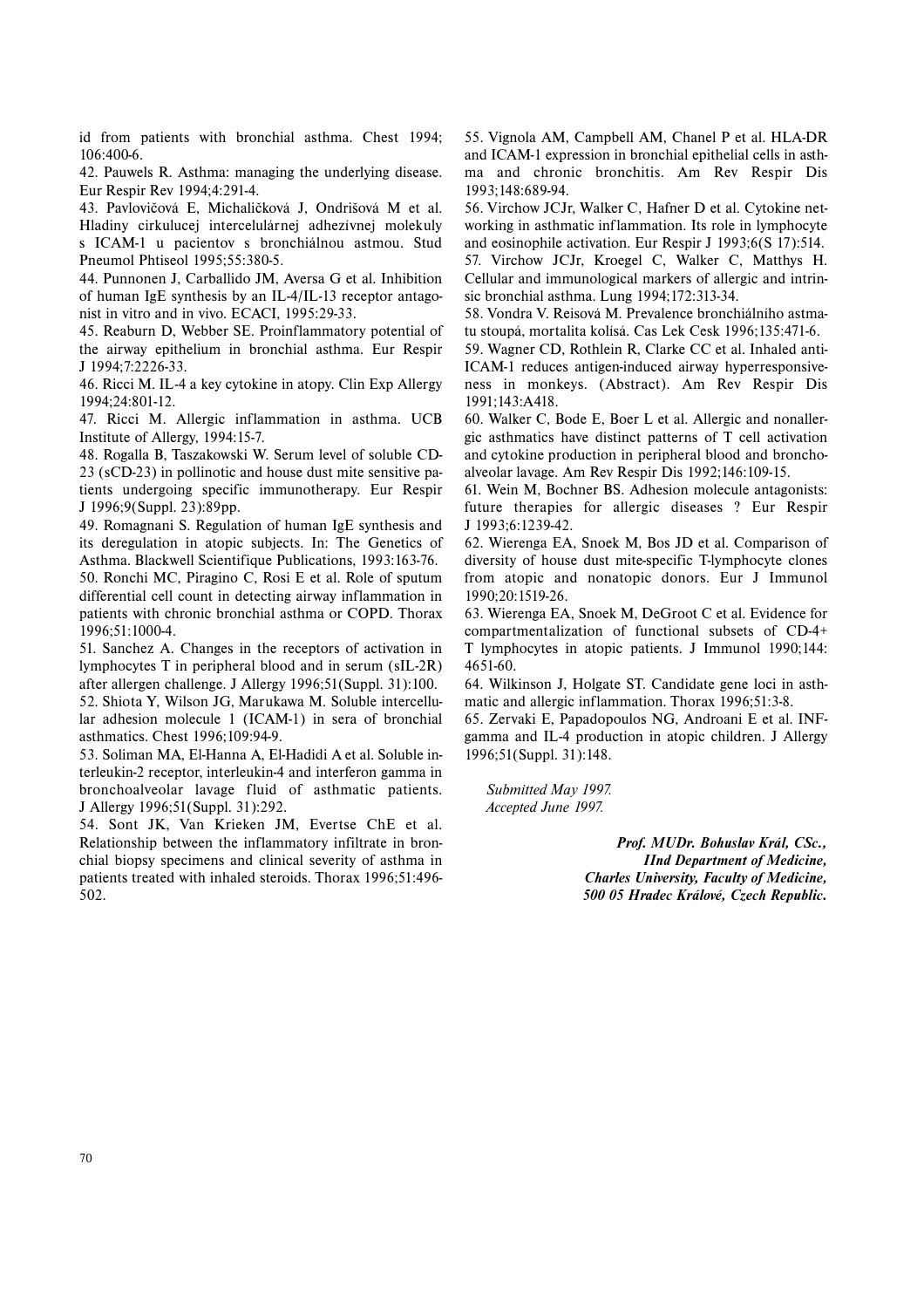# ORIGINAL ARTICLE

# **SURGERY OF THE THYROID GLAND**

*Jan Vokurka, Stanislava Jakoubková, Jaroslav Růžička*

Department of Otorhinolaryngology, Head and Neck Surgery, Charles University, Faculty of Medicine, Hradec Králové; (Head: doc. MUDr. J. Vokurka, CSc.)

*Summary:* Since the year 1987 to 1996 all kinds of thyroid surgeries were performed at the ENT Department. Altogether 604 patients underwent 655 surgeries. Total lobectomy or total thyroidectomy represented the most common procedures. Due to a gentle surgical technique, which we call "preparation", good results were achieved in the morbidity of laryngeal recurrent nerve (permanent palsy in 0,6%), and in perioperative or postoperative bleeding (0,3% of wound revisions, 0,5% of blood transfusions). Postoperative hypoparythyroidism was found in 4,7% patients. There is no correlation between postoperative hoarseness and laryngeal recurrent nerve palsy. Laryngeal endoscopy immediately after surgery is the most valuable diagnostic procedure.

*Key words: Thyroidectomy; Surgical technique; Complications of thyroidectomy*

# **Introduction**

Thyroid gland surgery was performed at our Department only occasionally until the year 1987. The patients treated for postoperative recurrent nerve palsy at the Department of Phoniatry stimulated our interest in the possibilities how to minimize their numbers. Since November 1987 all types of thyroid gland surgery were adopted step by step in our Department. We have started with unilateral lobectomy mostly for adenomas or cysts, later we have performed total thyroidectomy for cancer and even later for some cases of thyreotoxicoses of Graves-Basedow's autoimmune type. The number of operated patients rose every year (Table 1). Our surgical strategy is being based on**:**

- Operation should be sufficient for treatment of the disease (complete removal of the lesion)
- The extent of the surgery should avoid the need to return to the previously operated area in a future case of disease recurrence when reoperation is mandatory (9).

Operations on the thyroid were performed to reduce its function (thyrotoxicosis), reduce its volume (non-toxic goitre), or treat malignancy. It is essential for the surgeon to be familiar with the anatomy of the thyroid and parathyroid glands. Acquaintance with the blood and nerve supplies to the larynx and their anatomic variations is necessary for <sup>a</sup> safe thyroid surgery. Anatomical study and training of the surgical procedure at the Department of Anatomy is recommendable. Extremely close cooperation with an endocrinologist in the indication, preoperative preparation and

selection of the optimal method and postoperative care is essential (5,6).

# **Methods**

Between November 1987 and the end of December 1996 a total of 604 patients underwent different types of thyroid surgery (Table 1.). We record a constant yearly increase of surgeries. Altogether there were performed 655 operations.

| Year         | Females | Males | Total |
|--------------|---------|-------|-------|
| 1988         | 15      |       | 16    |
| 1989         | 25      | 3     | 28    |
| 1990         | 42      | 3     | 45    |
| 1991         | 36      | 3     | 39    |
| 1992         | 41      | 5     | 46    |
| 1993         | 59      | 8     | 67    |
| 1994         | 65      | 6     | 71    |
| 1995         | 108     | 16    | 124   |
| 1996         | 138     | 30    | 168   |
| <b>TOTAL</b> | 529     | 75    | 604   |

# **Table 1:** Thyroid gland surgery

# **Preoperative preparation**

Most of the patients are referred for surgery by the endocrinologist. Biochemical tests include estimation of se-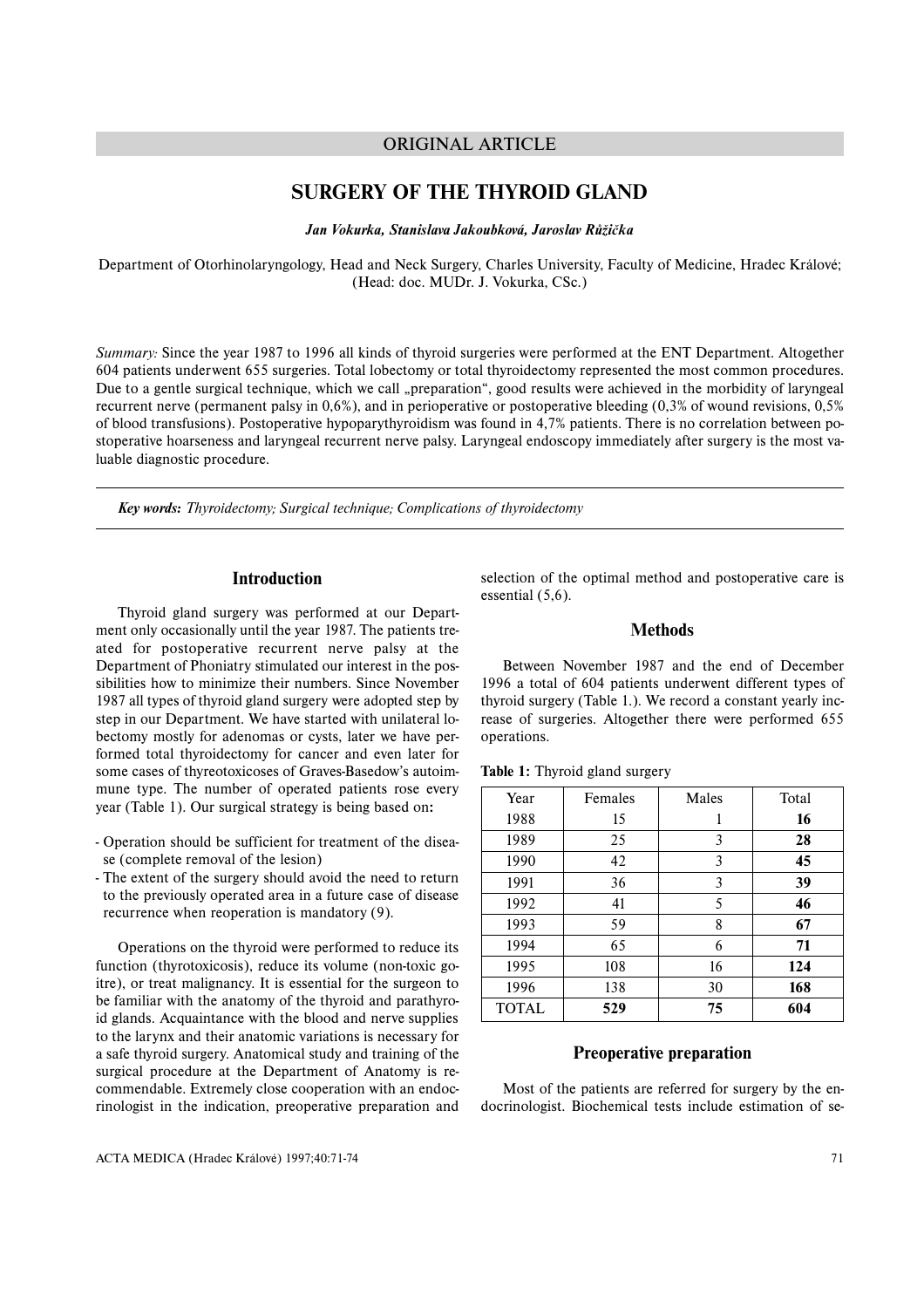rum thyroxin (T3,T4), serum calcium, TSH, and thyroid antibodies, are routinely performed. Also the preoperative xrays of the thorax is performed regularly, CT or MRI is done only in selected patients where technical or surgical problems are to be expected. Scanning with radio-isotopes is used in patients with suspected "hot nodule" or with nodular goitre. Sonography was performed in all patients. This examination is essential today and completes the preoperative assessment. Ultrasound is of a great value in distinguishing cystic from solid lesions. Fine needle biopsy (cytology) is used in cases of nodular lesions due to its high sensibility to detect malignancies. Estimation of the calcitonin level is done in patients with medullary carcinoma and in all their relatives.

Special preoperative medication is used in thyreotoxicosis only. Carbimazol is being administered to achieve euthyroid state. Iodine (Lugols solution, sodium iodine) is being used for 10-14 preoperative days to reduce vascularity and friability of the gland. No preoperative medication is given in patients with suspicion of carcinoma, especially in patients with nodular goitre.

# **The operation**

All operations are performed under general endotracheal anesthesia in supine position. The neck is extended by placing a sandbag under the shoulders. The upper part of the table is raised to reduce tissue congestion. Local infiltration of Xylocaine with epinephrine is used to reduce bleeding of the skin incision.

## **Thyroid lobectomy**

Total lobectomy is the most frequent surgery on the thyroid gland (Table 2). This is performed in patients with solitary nodules. The skin incision extends from one sternomastoid muscle to the opposite one, two fingers above the sternal notch. To divide the platysma electrocautery is used. The upper and lower skin flaps are then elevated. The fascia over the strap muscles is incised in the midline and the strap muscles are retracted laterally.

Horizontal incision of the sternohyoid muscle is used in cases of large thyroid glands. We use mainly the lateral approach based on mobilization of the lobe from the lateral side. The middle thyroid vein is interrupted when found. Superior pole vessels are transsected, as well as the inferior vein and lobe is thus mobilized and delivered into the wound. The last step is represented by dissection and mobilization of the posterior surface of the lobe with localization of the recurrent laryngeal nerve, parathyroid glands and their blood supply. After dissection of the parathyroid glands with their blood supply intact, all terminal branches of the inferior thyroid artery are transsected. Care should be taken in the region of the tracheo-esophageal groove to identify the recurrent laryngeal nerve. Transsection of the thick fascial suspension of the lobe to should be cut carefully, under direct vision. Recurrent laryngeal nerve is kept in view all the time. We prefer its visual identification but sometimes this is not possible. In these cases we perform dissection very close to the surface of the lobe or we incise the capsule and continue subcapsularly. Berry's ligament is an important structure in relation to the recurrent laryngeal nerve. Loré considered this ligament as one of the most important structures in thyroidectomy (3). The medial approach, as described by Loré, we use mostly in smaller lesions, but generally less frequently than the lateral one. After transsection of the isthmus and superior displacement of the inferior pole of the lobe, its posterior suspensory ligament is divided and the recurrent laryngeal nerve is identified. We carry out meticulous dissection using delicate retractors, dissectors and Deschampess needles for ligation of the vessels prior to their transsection. This procedure we call "preparation technique". Such a technique consumes more time than the conventional one, but offers better results in preventing laryngeal recurrent nerve palsy or damage of the parathyroid gland vessels. We avoid rough handling and inadvertent clamping tissues during the dissection and then transsection of the tissue between hemostats. This technique we call "resection". We have had an opportunity to use the nerve stimulator for easier identification of the laryngeal recurrence nerve. This device is helpful but not in each case.

the cricothyroid membrane (Berry's ligament) is the last step of the procedure. This posterior suspensory ligament

The operation technique of the total lobectomy is grounding for other surgeries.

#### **Total thyroidectomy**

After the first side completed the same procedure is performed on the opposite side. If it is possible we start usually on the left side and remove all parts of the thyroid in one block.

In case of some difficulties we start with transsection of the isthmus and each lobe is dissected separately. Subtotal thyroidectomy is performed by leaving a small remnant of the tissue but with the same technique as a total procedure. We use the same nomenclature as Dvořák (2).

# **Subtotal thyroidectomy**

When resecting nodular goitre, the margin of the remnant is given by the normal tissue. Most conventional are remnants of the posterior parts at the both sides. Nevertheless, sticking to our surgical rule "not to return to the previously operated area" we rather perform a total lobectomy on one side and subtotal on the other. In case of recurrence, reoperation is performed on the latter side. Otherwise, we leave adequate remnants of the superior parts of both lobes connected with the superior thyroid vessels.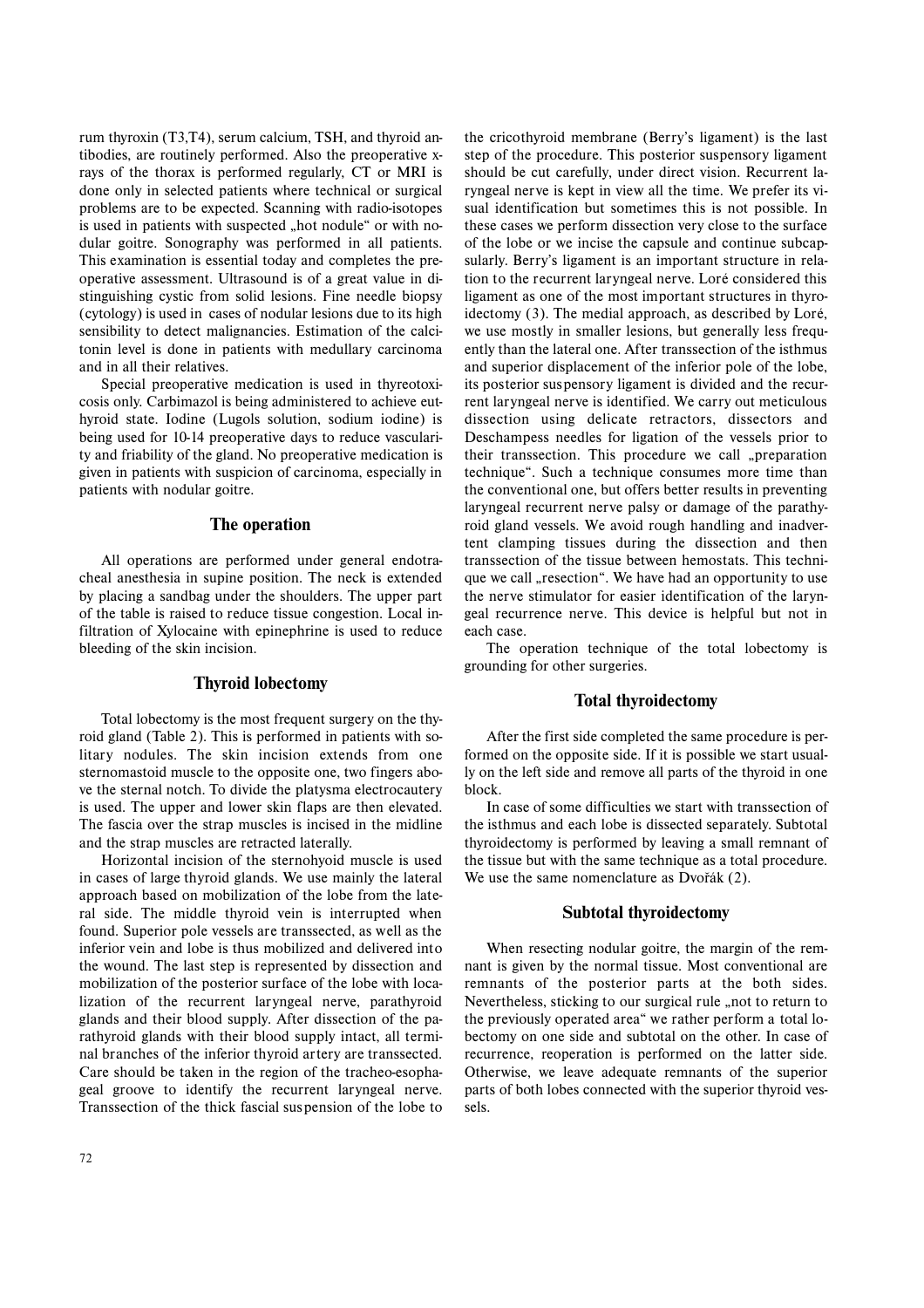## **Retrosternal goitre**

Retrosternally positioned goitres are usually easily shifted in the neck by traction and gentle dissection from above, once the vessels have been secured. In cases of excessive size of retrosternal protuberations, cooperation with the thoracic surgeon is necessary.

Once haemostasis is satisfactory, the neck can be closed. We use the suction Redon drain (for 24, 48 or 72 hours, depending on the amount of blood suctioned; collection of 10 ml or less indicates the drain removal). The muscles are approximated in the mid-line with interrupted or continuous absorbable sutures. The skin is usually sutured with intradermal continuous suture. Laryngoscopy is performed at the end of the surgery immediately after endotracheal tube removal. We use McIntosh laryngoscope, in difficult cases there are better results with a 25 degree, 2.7 mm endoscope (Richard Wolf, Knittlingen, Germany). Also a fibrolaryngoscope may be used.

# **Results**

In 604 patients who underwent different types of thyroid gland surgery, 655 operations were performed. The female to male ratio was 7:1. Reoperations were done in patients with preoperative diagnosis of benign lesion (nodular type mostly), but with postoperative final diagnosis of carcinoma. This secondary completion of the total thyroidectomy had the same morbidity as the primarily performed total thyroidectomies (1).

Hemorrhage is usually peroperative or within a short period of time postoperatively. The wound had to be reopened early after operation in two patients (0,3%). Reoperations revealed the source - the superior thyroidal artery in both cases. Blood transfusion was needed in 4 patients (0,5%). Hemorrhage during operation is minimized by <sup>a</sup> gentle dissection technique using a bipolar coagulation and dividing vessels between ligatures (Table 2).

# **Hypoparathyroidism**

The serum calcium is usually low after the total thyroidectomy even if all parathyroid glands were saved. Hypocalcemia in these cases is present mostly without a clinical manifestation. This hypocalcemia is transient due to blood supply damage, not to the parathyroid gland removal. Transient hypocalcemia was found in 43 patients. Treatment according to symptoms rather than estimation of serum calcium was applied in 36 patients (by calcium supply in 11 patients and in 25 of them dihydrotachysterol was added) (Table 2). Treatment lasting for more than 1 year very likely proves a permanent hypoparathyroidism (14 patients).

# **Recurrent Laryngeal Nerve Palsy**

Laryngeal nerve is at risk of damage in total thyroidectomy on both sides, as well as in the subtotal thyroidectomy. In the subtotal thyroidectomy the risk is different, in the classic procedure (2) there exists the risk on both sides, but smaller one when compared with total thyroidectomy. In our modification with one-sided total and the other-sided partial procedure, only the side with total lobectomy is at risk. In the modification with remnants of tissue left on the superior thyroidal vessels, both laryngeal recurrent nerves are at risk. Partial thyroidectomy should lack the risk total ly. In 604 patients with 655 operations, 961 laryngeal re current nerves were at risk of damage (Table 2). Postoperative laryngoscopy was impossible in the usual way in 15 patients (2,4%) only. Immobile vocal cords or evident discoordination of vocal cords movement were revealed in 102 cases (10,6%) from 961 cases, where laryngeal recur rent nerve was at risk (100%). From this group of patients the recurrent nerve palsy was evident in magnifying laryn goscopy the day after operation in 92 cases (9,6%). In three patients palsy has not been recognized immediately after operation, but as late as the next day. From 102 cases of la ryngeal recurrent nerve palsy recognized immediately after the operation, 6 patients suffered for more then 6 months and are considered to have a permanent palsy (0,6%). We compared the number of palsies and number of patients suffering from hoarseness after operation (Table 3). Hoarseness was more often then palsy. There were 242 pa tient who suffered from hoarseness following thyroid gland surgery, while only 102 patients had a laryngeal recurrent nerve palsy. Palsy could be connected with hoarseness (70 cases) but not in each case, 32 patients with palsy were wit hout voice impairment. Postoperative excavated vocal cord on one side of the larynx which confirms superior larynge al nerve palsy was diagnosed in 12 patients (1,2%).

**Table 2:** Postoperative complications

| Complication                 | N <sub>0</sub> | $\%$ |
|------------------------------|----------------|------|
| Hemorrhage: patients at risk | 605            | 100  |
| Postop. revision needed      | 2              | 0,3  |
| <b>Blood transfusion</b>     | 3              | 0,5  |
| Parathyroid glands at risk   | 298            | 100  |
| Hypoparathyroidism temporary | 43             | 14,4 |
| Hypoparathyroidism permanent | 14             | 4,7  |
| Recurrent nerve at risk      | 961            | 100  |
| Vocal cord preoperative      | 1              | 0,1  |
| Palsy postoperative          | 102            | 10,6 |
| Temporary                    | 90             | 9,4  |
| Permanent                    | 6              | 0,6  |

Table 3: Hoarseness and recurrent nerve palsy

|                   | Palsy | Hoarseness | Total |
|-------------------|-------|------------|-------|
| <b>Hoarseness</b> | 70    | 172        | 242   |
| Palsy             | 32    | 70         | 102   |
| Total             | 102   | 242        |       |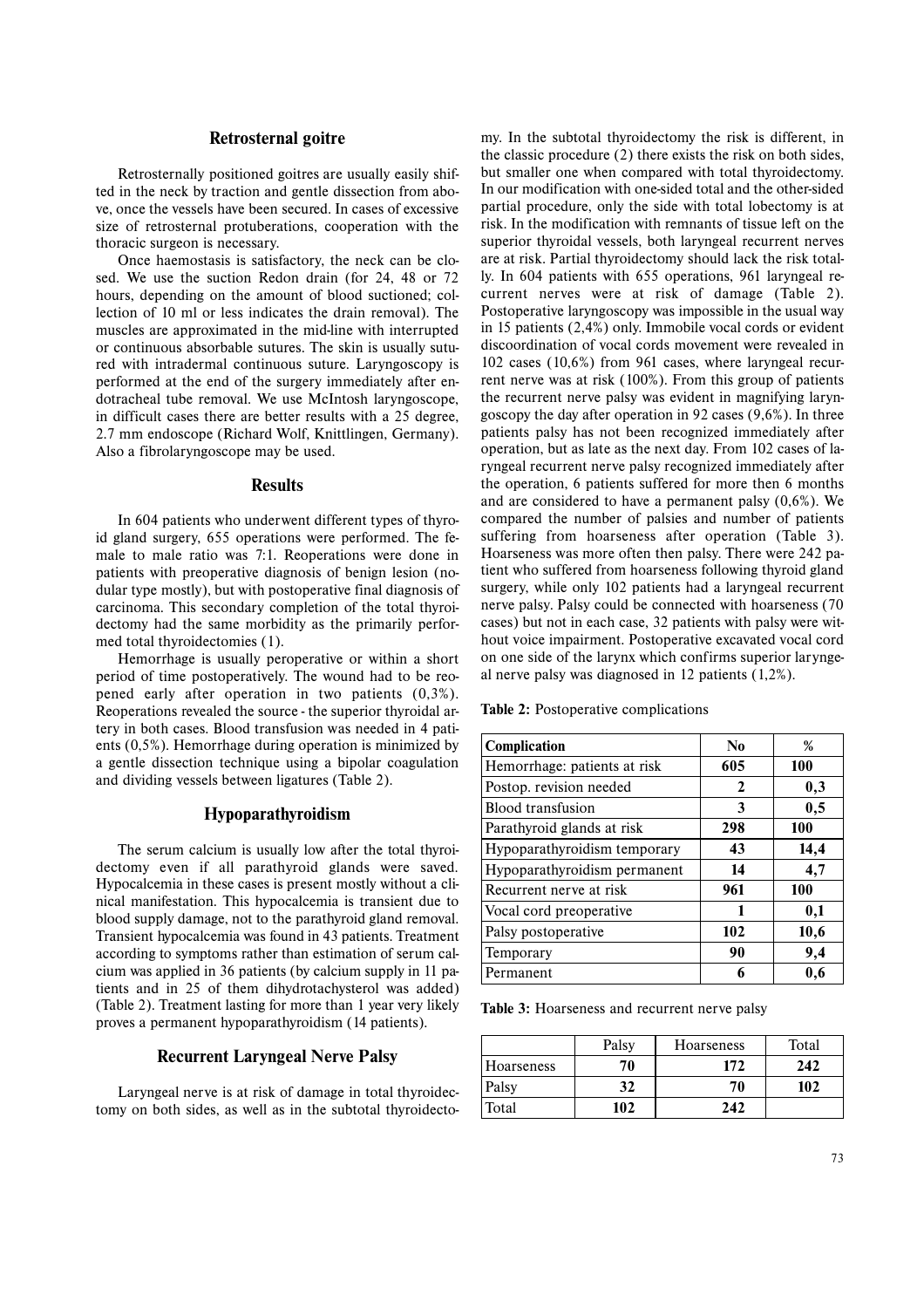## **Postoperative care**

After the operation the patient is placed in the recovery unit until fully conscious. The patients after total thyroidectomy, especially due to thyrotoxicosis, stay at the unit until the next morning, exceptionally longer.

The suction drain (Redon) is removed between 24 hrs and 72 hrs, usually after 48 hrs. Thereafter a light dressing may be used to cover the incision. The intradermal stitch is removed usually on the 7th postoperative day. The patient is sent back to be seen by the endocrinologist.

## **Discussion**

The operation technique is based on the conception of total surgery (8), cooperation with an endocrinologist is mandatory. As to the radicality of the procedure we state two rules: 1.- surgery should be fully sufficient for the treatment or removal of a lesion and 2.- must be extensive enough to avoid the need to a future return to the previously operated area if recurrence of the disease occurs and reoperation is necessary. For these reasons we commonly perform total lobectomy or total thyroidectomy. Other indication for the total thyroidectomy are some Graves-Basedows thyrotoxicoses and most of the thyroid papilocarcinomas (with iodine accumulation).

Radioactive Iodine-131 therapy is beneficial in those patients whose primary tumors or metastatic deposits concentrate radioactive iodine. After total removal of the thyroid gland the patient develops hypothyroidism and the concentration of the iodine in the thyroid tissue remnants, including metastases, is more effective. Thus the total thyroidectomy or completion of total thyroidectomy (1), plays an important role in our surgical policy (7). This radical therapy represents the standard in Czech Republic and excellent results advocate this procedure which is not generally accepted everywhere, but in the USA (4).

Our results, as go for permanent postoperative recurrent nerve palsy and perioperative bleeding, are comparable or better than data in literature (2, 7). The gentle dissection technique using small dissectors, special forceps for bipolar coagulation, and the ligation of vessels prior to their transsection are most probably the main reasons. Furthermore, we separate the branches of the inferior thyroid artery in the thyroid gland capsule, not in its trunk.

The recurrent nerve is being identified and displayed. This dissection procedure is time consuming but perioperative bleeding and especially the damage of the nerve can be thus minimized. Direct laryngeal endoscopy either with Mc Intosh laryngoscope or with fibrolaryngoscope immediately after removing endotracheal tube is very useful, mainly in patients after the total thyroidectomy. Endoscopy shows normal or pathological mobility of the vocal cords and in case of palsy we are able to start proper treatment for the safe postoperative recovery.

Hoarseness is highly unreliable for estimation of recurrent nerve palsy. Unilateral palsy is often asymptomatic and discovered only by laryngoscopy. On the other hand, hoarseness could be due to intubation with normal vocal cords mobility.

# **Conclusion**

We conclude that thyroid gland surgery is a part of the neck surgery which needs a very gentle surgical technique. This technique we call "preparation", in contradiction to "resection" technique. Preparation procedure is time consuming but the results are better as far as the postoperative recurrent nerve palsy, hypoparathyroidism or perioperative bleeding are concerned. The surgeon should be familiar with the neck surgery, of course. Thyroid operations should not be available for the occasional surgeon.

# **References**

1. Calabro S. et al. Morbidity of completion thyroidectomy for initially misdiagnosed thyroid carcinoma. Head Neck Surg 1988:10:235-8.

2. Dvořák J. Surgical Anatomy and Technique of Thyreoid Surgery (Czech). Edited by Dům medicíny:Praha, 1995:1- 238.

3. Lore JM. Practical anatomical considerations in thyroid tumour surgery. Arch Otolaryngol 1983:109:568-74.

4. Mazzaferri EL, Young RL. Papillary thyroid carcinoma: A ten year follow-up report of the impact therapy in 576 patients. Am J Med 1981:70:511-8.

5. Nahodil V. Surgery of the thyroid gland (Czech). Avicenum:Praha, 1989.

6. Němec J et al. Indications of the thyroid gland operation and preoperative preparation of the patients (Czech). Prakt Lek 1987:67:429-32.

7. Perzik S. The place of total thyroidectomy in the management of 909 patients with thyroid disease. Am J Surg 1976,132:480-3.

8. Vokurka J, Jakoubková J, Hybášek I. Functional surgery of thyroid gland at E.N.T. Department in Hradec Králové (Czech). Cesk Otorinolaryngol Foniatr 1992,41:257-61.

9. Vokurka J, Jakoubková S. Thyroidectomy. Cesk Otorinolaryngol Foniatr 1993,42:127-9.

Submitted April 1997. Accepted September 1997.

> *Doc. MUDr. Jan Vokurka, CSc., Department of Otorhinolaryngology, Head and Neck Surgery, Charles University, Faculty of Medicine, 500 05 Hradec Králové, Czech Republic.*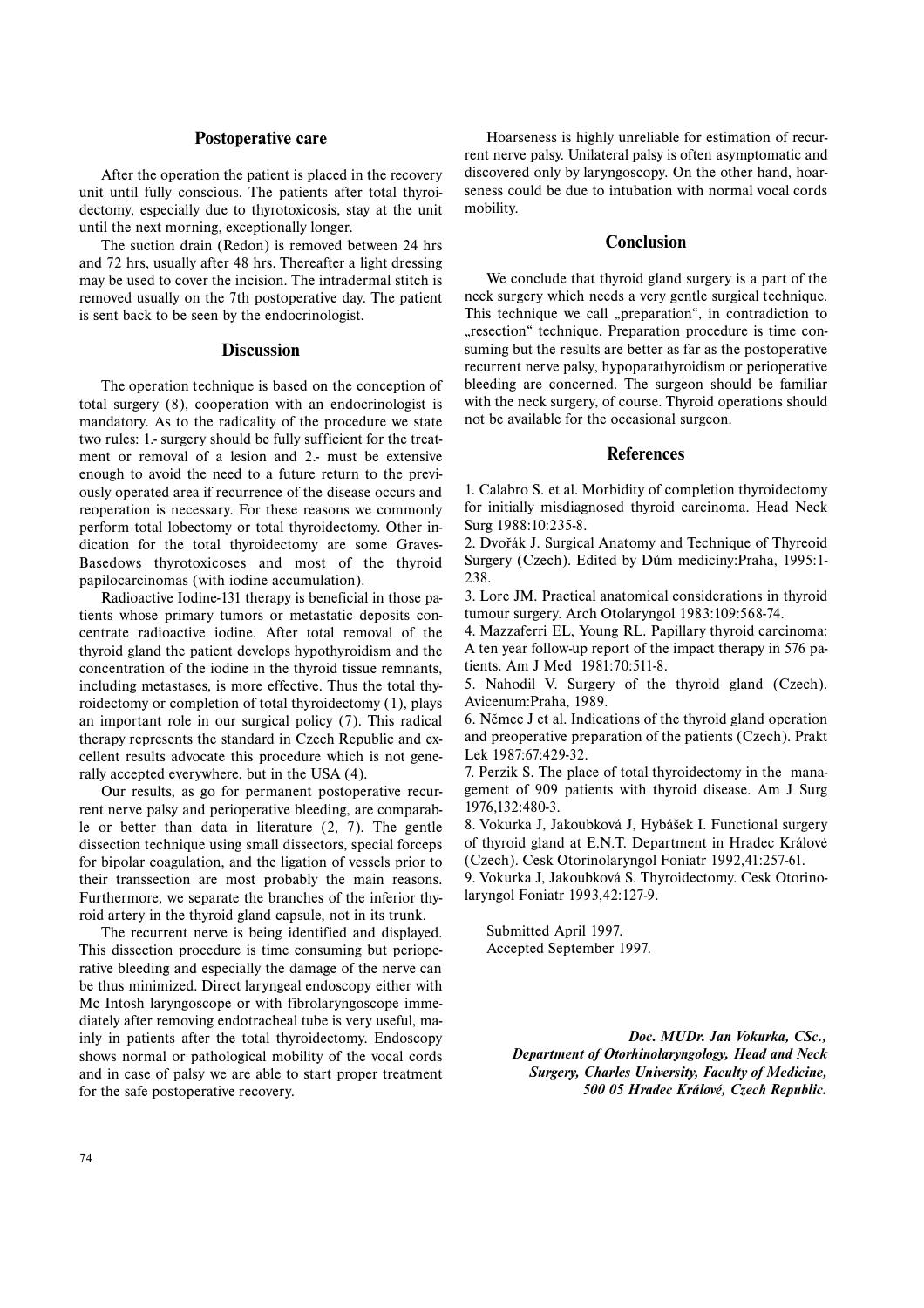# ORIGINAL ARTICLE

# **VISUAL FUNCTIONS IN APHAKIA AFTER SECONDARY INTRAOCULAR LENS IMPLANTATION**

*Hana Langrová, Dagmar Hejcmanová, Jaroslav Peregrin*

Department of Ophtalmology, Charles University, Faculty of Medicine, Hradec Králové; (Head: prof. MUDr. P. Rozsíval, CSc.)

*Summary:* 21 aphakic eyes of 21 patients corrected by glasses (A-G) were examined 1 and 6 months before and after secondary intraocular lens implantation (SILI). Visual acuity (VA) was tested using Snellen chart and computerized method with Landolt rings (CL). Contrast sensitivity (CS) was measured using computerized Contrast sensitivity system 8010 in spatial frequencies from 0.74 to 29.55 c/deg. Preoperative best corrected VA (BCVA) in A-G eyes was significantly lower in comparison with control group of the same age only using computerized method with Landolt rings. A reduction of BCVA by both methods at 1 month and its return to original values after 6 months were noted. Significantly lower values of CS were found in A-G patients before SILI compared to the control group of the same median age in spatial frequencies from 3.69 to 29.55 c/deg. After 1 and 6 months the values stayed on the preoperative level, except the frequency 29.55 c/deg, which increased significantly ( $p \le 0.01$ ) 6 months after SILI.

*Key words: Aphakia; Secondary intraocular lens implantation; Contrast sensitivity; Visual acuity; Landolt rings*

## **Introduction**

Traditional aphakic spectacle correction is generally not acceptable because of induced anisometropia as great as 25 % - 35 % (7). Contact lens correction is satisfactory for many patients, but for those who cannot manipulate <sup>a</sup> contact lens because of tremor or arthritis, those whom inconvenience and the expense of multiple lens replacements become a burden, or those who are unable to tolerate a contact lens for other reasons, the aphakic eye is functionaly blind (2). For these patients and for those who require improved uncorrected vision and stereopsis for occupational or psychological reasons, the remaining treatment option is secondary intraocular lens implantation.

In our clinic SILI is made both in aphakic eyes after intracapsular or extracapsular cataract extraction in the past and in aphakic eyes after injury if there were no contraindications like chronic uveitis or disorganized anterior chamber. The patients before SILI were given complete ophthamologic examination including slit lamp, ophthalmoscopy, tonometry and biometry. Uncorrected VA (UNVA) and BCVA were tested using common Snellen chart. Postoperative examinations were on 1. day then on 1. week and 1. month by ambulant ophthalmologist.

It is questionable to which extent it is possible the VA tested by means of Snellen chart or on Landolt rings (1) hold for a sufficiently sensitive sign of potential discrete visual changes that we expected in A-G after SILI. For such <sup>a</sup> study the examination of CS is more suitable because it offers information on the resolving power of the eye at sub maximal contrasts of the environment and on a larger area of the retina which is after Arden (1) more important.

We decided to complete the evaluation of the results of SILI in A-G eyes using computerized method with Landolt rings (9) and computerized method for CS.

# **Materials and method**

1. 21 aphakic eyes of 21 patients corrected by glasses were examined before and 1 month after SILI, 18 eyes also af ter 6 months. Median age of the 10 women and 11 men was 70 years (range 50 - 83). BCVA before SILI was 6/12 and better using Snellen chart, only in one case was BCVA 6/15. In 18 cases were the eyes aphakic after in tracapsular cataract extraction (ICE), in 3 cases after ex tracapsular cataract extraction (ECE), so in 18 cases were implanted lens into anterior chamber, in 3 cases po sterior chamber lenses. In no eye clinically signigficant macular pathology was seen.

As a control group were examined 20 eyes of 20 people with normal intraocular findings with no clinically signi ficant macular pathology and BCVA 6/9 or better using Snellen chart. There were 10 women and 10 men with median age of 70 years (range 54 - 81 years).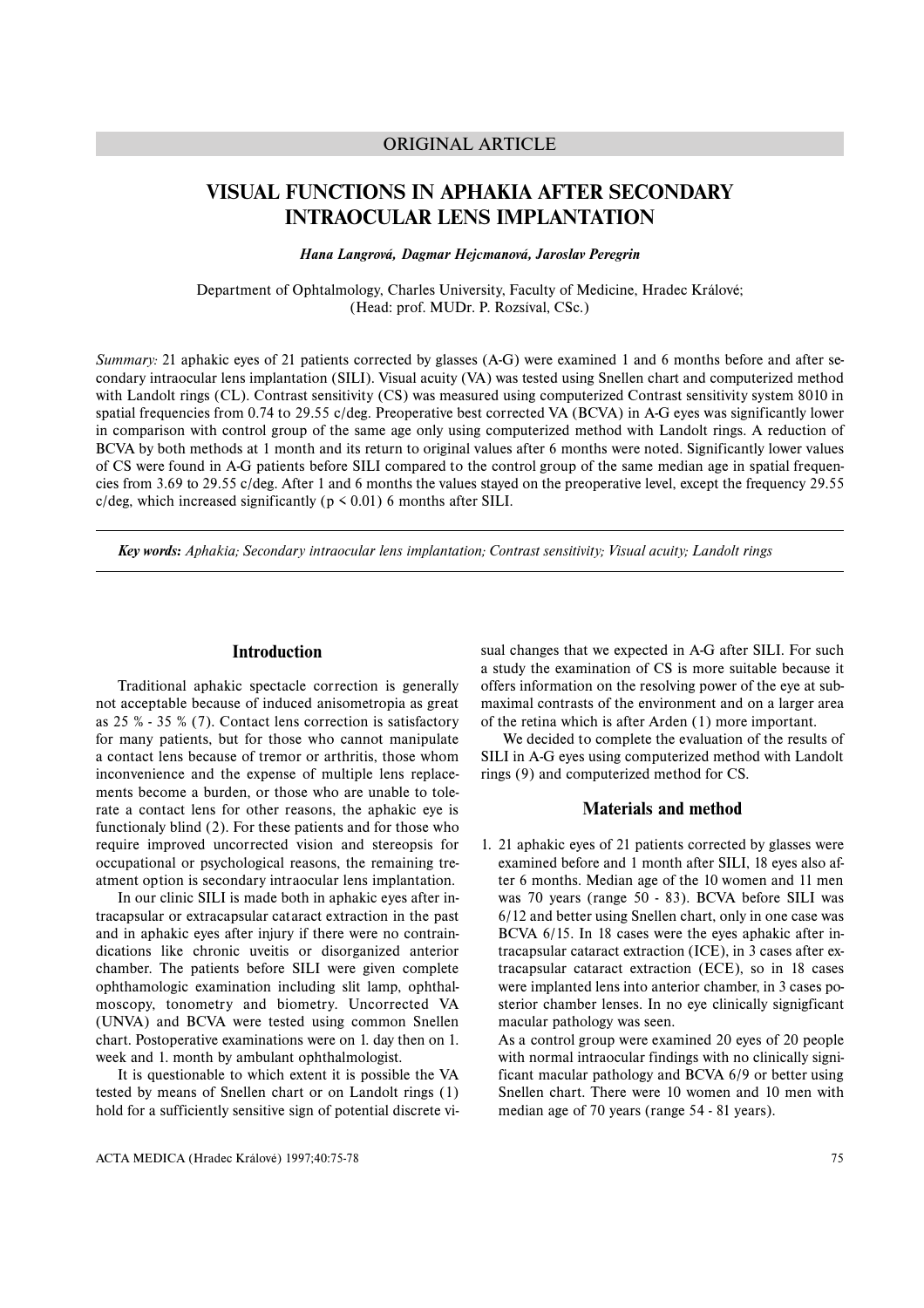2. UCVA and BCVA using Snellen chart and computerized method with Landolt rings were tested. CS was tested using computerized Contrast sensitivity 8010 system (Neuroscientific corp., Farmingdale, USA) in spatial frequencies from 0.74 to 29.55 c/deg.

The distance for examination of VA using computerized method was 4 meters. The patient determined the position of the gap in Landolt rings that could be in one of four basic directions. After two right answers followed Landolt ring of a half size (means about three lines smaller). This preparatory phase continued till the subject did a mistake. Then a measuring phase started in which after two right determinations followed Landolt ring smaller by one line, after one wrong answer was Landolt ring about one line greater generated. In the end of the programm threshold VA was determined (9).

The distance for examination of CS was 2.2 meters so that the range of spatial frequencies from 0.74 to 29.55 c/deg was achieved when the size of monitor was 5 x 3.5 angular degrees. An adjustement method with ascendent and descendent approach of the threshold contrast determination was used (8).

# **Results**

### *Visual acuity*

- BCVA using Snellen chart in the control group was 6/9 and better, in A-G patients 6/12 and better, in one case 6/15.
- BCVA in A-G eyes was significantly lower compared to the control group of the same median age only using computerized method with Landolt rings ( $p \le 0.05$ ).
- 1 month after SILI BCVA decreased by both methods, significantly only using computerized method ( $p \le 0.05$ ).
- after 6 months BCVA returned to its preoperative level using both methods (Tab.1, Tab.2, Fig.1).

In both terms after SILI no significant differences in VA between patients with anterior and posterior chamber lenses were detected.

**Tab. 1:** The number of eyes with BCVA 6/6, 6/9, 6/12, 6/15, 6/18 and 6/24 using Snellen chart in A-G eyes before SILI and 1 and 6 months after SILI.

|                                       |     |     | <b>BCV A</b>        |   |  |
|---------------------------------------|-----|-----|---------------------|---|--|
| Group                                 | 6/6 | 6/9 | 6/12 6/15 6/18 6/24 |   |  |
| A-G before<br>SILI $(n = 21)$         |     | 10  | 9                   |   |  |
| $A-G1$ month<br>after SILI $(n = 21)$ |     | 10  | 6                   | 2 |  |
| A-G 6 months<br>after SILI $(n = 18)$ |     | 11  |                     |   |  |

**Tab. 2:** Comparison of VA of control group and A-G patients before and 1 and 6 months after SILI using Snellen chart (Sn) and computerized method with Landolt rings (CL).

| Group<br>Control group<br>$(n = 20)$                         | $log$ MAR $(Sn)$<br>$0,18\pm0,13$ | $log$ MAR $(Cl)$<br>$0,03\pm0,13$   |
|--------------------------------------------------------------|-----------------------------------|-------------------------------------|
| A-G before<br>SILI $(n = 21)$<br>stat. significance          | $0,26 \pm 0,11$<br>n.s.           | $0,14\pm0,18$<br>*(p = $0.021$ )    |
| A-G before<br>SILI $(n = 21)$                                | $0.26 \pm 0.11$                   | $0.14 \pm 0.18$                     |
| $A - G$ 1 month<br>after SILI (n = 21)<br>stat. significance | $0,29\pm0,20$<br>n.s.             | $0,26 \pm 0,17$<br>*( $p = 0.021$ ) |
| $A-G_6$ month<br>after SILI (n = 18)<br>stat. significance   | $0.21 \pm 0.09$<br>n.s.           | $0,16\pm0,16$<br>n.s.               |

(n. s. ... nonsignificant differences)

**Fig. 1:** Visual acuity values (in log MAR units) using Snellen charts (Sn) and computerized method with Landolt rings (CL). The control group consisted of 20 persons, A-G group of 21 persons. ( $* \dots p \le 0.05$ )



### *Contrast sensitivity*

- CS in aphakic eyes was significantly lower compared to the control group, especially in moderate and higher spatial frequencies (Fig.2).
- Nonsignificant changes of CS in both terms after SILI were noted except of the value in frequency 29.55 c/deg which increased significantly 6 months after SILI (Fig.3).

There were no significant differences in CS between patients with anterior and posterior lenses detected.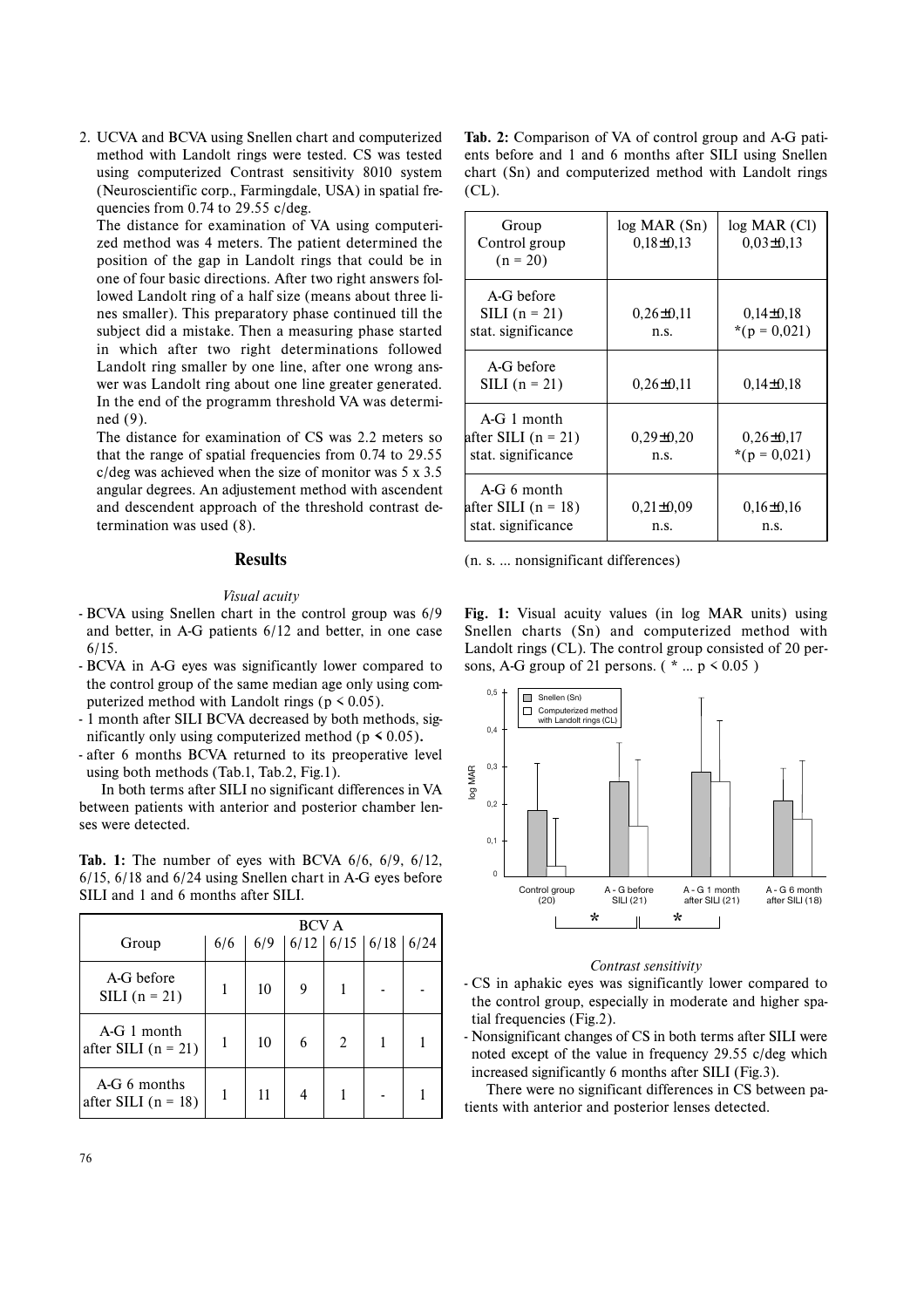**Fig. 2:** Contrast sensitivity (CS) values in decibels (dB) for spatial frequencies of 0.74, 1.97, 3.69, 7.39, 14.77 and 29.55 c/deg. The differences in CS between the control group (black diamond) and A-G patients (white rectangle) before SILI are statisticaly significant at spatial frequencies from 3.69 to 29.55 c/deg. (\* ...  $p \le 0.05$ , \*\* ...  $p \le 0.01$ , \*\*\* ...  $p \le 0.001$ )



**Fig. 3:** The changes of CS in decibels (dB) after SILI were nonsignificant except of significant increase of the CS in frequency 29.55 c/deg after 6 months. (\*\* ...  $p \le 0.01$ )



| <b>Discussion</b> |
|-------------------|

We noted significantly lower values of VA in A-G eyes compared to the control group of the same median age using computerized method with Landolt rings, significant reduction of BCVA 1 month after SILI only using computerized method and the return of BCVA 6 months after SILI to original values by both methods used. BCVA 20/40 and better have 80.9% of patients 1 month after SILI and 88.8% of patients after 6 months.

Our results are comparable to those of Durrie et al.(2) who described that 73% of the patients receiving intraocular lenses had postoperative BCVA equal to or better than their preoperative BCVA and 70% of the patients had VA 20/40 or better.

In this study statistically lower values of CS from 3.69 to 29.55 c/deg in A-G eyes compared to the control group of the same median age and no statistically significant changes of CS except of the frequency 29.55 c/deg after SILI are demonstrated.

Contrary to us Hejcmanová et al.(4) found nearly identical values in CS curve when comparing CS in A-G eyes with phakic eyes of the same median age using Vistech charts in spatial frequencies from 1.19 to 27.25 c/deg. Only in frequency 7.97 c/deg the aphakic group has a statistically lower CS ( $p \le 0.05$ ). The artephakic patients with a retropupillary lens have, when compared with a control group have lowered CS approximately by one third. Also Hess et al. (5) registered a reduction of CS in patients after ECE with anterior chamber lens and Howe et al. (6) saw reduction of CS after ECE with posterior chamber lens.

Identically with us Owsley et al. (9) found normal values of CS not only on ECE with retropupillary lens but also after ICE with anterior chamber lens. Also Furuskog and Nilsson (3) did not find even after repeated control examinations of the patients after ECE with retropupillary lens statistically significant differences compared to the control group of the same median age.

## **Conclusion**

Our resuts indicate that SILI both with anterior chamber lens and posterior chamber lens is a very effective method for the treatment of aphakia from the functional point of view.

#### *Acknowledgement*

This work was supported by the Grant of Charles University (Grant No 59/97).

### **References**

1. Arden GB. The importance of measuring contrast sensitivity in cases of visual disturbance. Br J Ophthalmol 1970;82:198-209.

2. Durrie DS, Habrich DL, Dietze TR. Secondary lens implantation vs. epikeratophakia for the treatment of aphakia. Am J Ophthalmol 1987;103:284-391.

3. Furuskog P, Nilsson BY. Contrast sensitivity in patients with posterior chamber intraocular lens implant. Acta Ophthalmol 1988;66:438-444.

4. Hejcmanová D, Peregrin J, Svěrák J, Hartmann M. Contrast sensitivity in aphakias and artephakias (in Czech). Cesk Ophthalmol 1991;47:138-143.

5. Hess RF, Woo GC, White PD. Contrast attenuation characteristics of iris clipped intraocular lens implants in situ. Br J Ophthalmol 1985;69:129-135.

6. Howe JW, Mitchell KW, Mahabaleswara M, Abdel-Khalek MN. Visual evoked potential latency and contrast sensitivity in patients with posterior chamber intraocular lens implants. Br J Ophthalmol 1986;70:890-4.

7. Kaufman HE. The correction of aphakia. Am J Ophthalmol 1980;89:1.

8. Langrová H, Hejcmanová D, Peregrin J. Reproducibility of contrast sensitivity testing (in Czech). Cesk Ophthalmol 1996;3:152-7.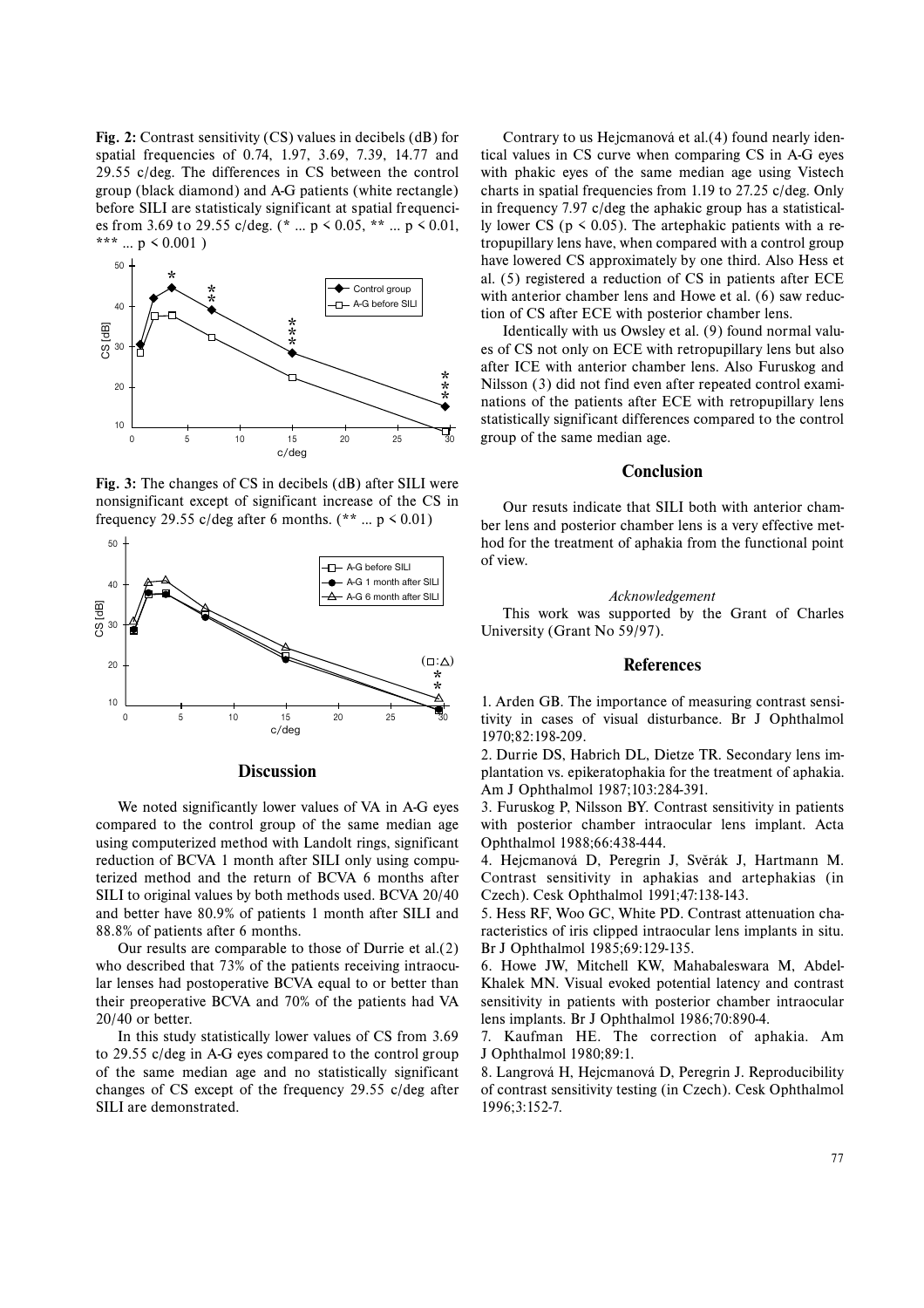9. Owsley C, Gardner T, Sekuler R, Lieberman H. Role of the crystalline lens in the spatial vision loss of the elderly. Invest Ophthalmol Vis Sci 1985;26:1165-70. 10. Peregrin J et al. Contrast sensitivity of dialysed patients (in Czech). Cesk Ophthalmol 1989;45:412-5.

11. Peregrin J et al. Determination of the visual acuity using computer (in Czech). Cesk Ophthalmol 1991;47:13-20.

*Submitted August 1997. Accepted September 1997.*

> *MUDr. Hana Langrová, Department of Ophthalmology, Charles University, Faculty of Medicine, 500 05 Hradec Králové, Czech Republic.*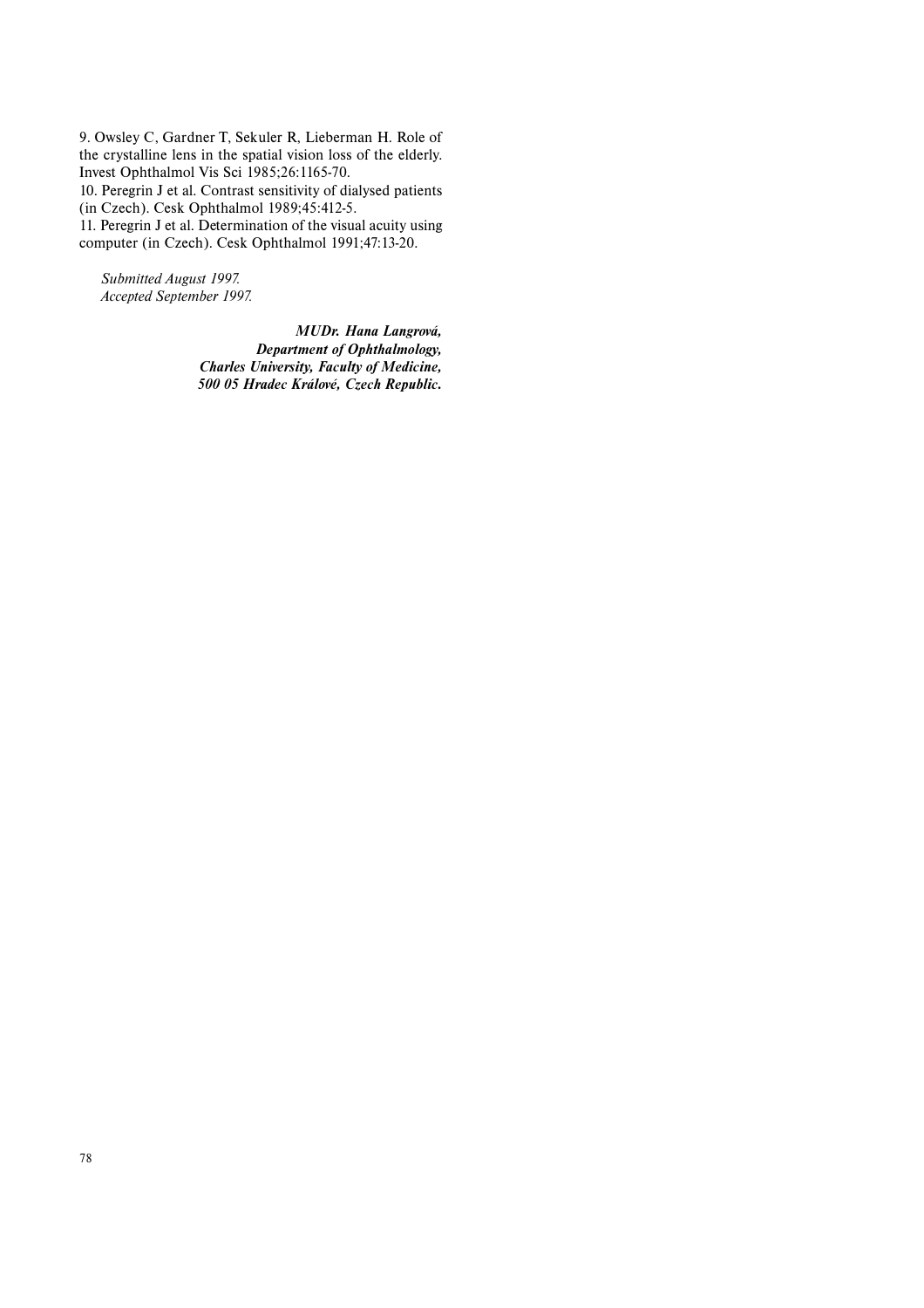# HISTORICAL ARTICLE

# **THE HISTORY OF MILITARY TOXICOLOGY**

*Jiří Bajgar, Josef Fusek*

Military Medical Academy, Hradec Králové; (Rector: doc. MUDr. S. Býma, CSc.)



*COL Assoc. Prof. J. Bajgar, (1944) COL Prof. J. Fusek (1945)*

Research on protection against CWA was very intense in the former Czechoslovakia. As early as pre-WW II, this research was conducted at the Military Technical Institute in Prague. In the fifties, the medical and technical topics were separated and the medical aspects were delegated to the Department of Toxicology (DTOX), Military Medical Academy (MMA), Hradec Králové. Military toxicology is <sup>a</sup> prime responsibility of the DTOX. The MMA was founded in 1951 and the DTOX, without experience or equipment, began its work on 1 September 1951 in one room of the civilian Medical Faculty of Charles University. Its total equipment on hand was one typewriter and two masks.

All the activities were focused to education, however, research work begun. Technical equipment was enlarged, e.g. Lange's photometer, oscilometer, Warburg instrument. The first head of the Department was Prof. MUDr. Zdeněk Fink, DrSc..

In the sixties initial scientific work focused on research into the mode of action of mustard gas, cyanide and nerve agents. The results of this research were classified secret and had little or no publicity and practically no outlet into scientific journals. One result of this research was the development and production of pralidoxime (PAM Spofa) which was introduced into the Armed Forces. In 1965, the lay syringe (LIS) for self-administration of atropine was introduced into the Czechoslovak Army. This particular research effort during the sixties and later into the seventies, resulted in the assessment of the maximal available doses of nerve agents for man.

By the end of the sixties and the Prague Spring, the first publications of the DTOX were seen in scientific literature.

However, the name of the Department as well as the term "military" were excluded from the title. The Institute was designated as the Medical Research Institute for foreign journals only. On the other hand, in the Czech journals which were freely circulated abroad, the word "military" was present as well as other specifications such as military rank.

At this time, the Department was equipped with techniques on very sophisticated basis, e.g. fluorimeter Farrand, Auto Analyzer Technicon, ultracentrifuge MSE etc. The staff of the Department was also on high level able to cover the research of toxic substances from synthesis and analysis (Ing. F. Ornst, CSc.) later on through toxicity testing (MUDr. M. Krejcar, CSc.; MUDr. V. Hrdina, CSc.), including percutaneous route of administration (MUDr. V. Vondráček, CSc.), biochemical characterization in vitro and in vivo (MUDr. Tulach, CSc. and MUDr. A. Jakl, CSc.), histochemical evoluation (MUDr. R. Urban, CSc.) and development of antidotal treatment (Dr. J. Vachek). In the year 1968, Prof. Fink was named the Head of the whole institute (Purkyně Military Medical Research and Postgraduate Institute). New chief of the DTOX was Doc. MUDr. V. Vondráček, CSc. Prof. Fink was in this post till 1971. Then he had to leave the Army as a result of a political persecution during the so called "period of normalization" which started after the year 1969.

Although the political situation changed substantially after the Prague Spring, all activities of the DTOX more or less continued. During the seventies to eighties, COL. Prof. Ing. Jiří Matoušek, DrSc. was a new member of the DTOX staff. His work focused on development of new decontamination agents that resulted in a decontamination kit based on sorption mechanical principle (DESPRACH) for the Czechoslavak Army and Civil Defence. In the year of 1973, COL Prof. MUDr. V. Hrdina, CSc. was named the Head of the Department.

Education at the MMA, which was focused on military toxicology, began to consider more modern techniques of video, movies, computers, etc. More than 10 movies were produced at the DTOX. These dealt with, amongst other subjects, clinical laboratory diagnosis of organophosphate and other chemicals poisoning.

Some research works on intoxication with psychotomimetic compound, e.g., LSD-25, IDPN and BZ and their treatment were done and prospective antidotes were studied in <sup>a</sup> more detailed fashion. New concrete antidotes against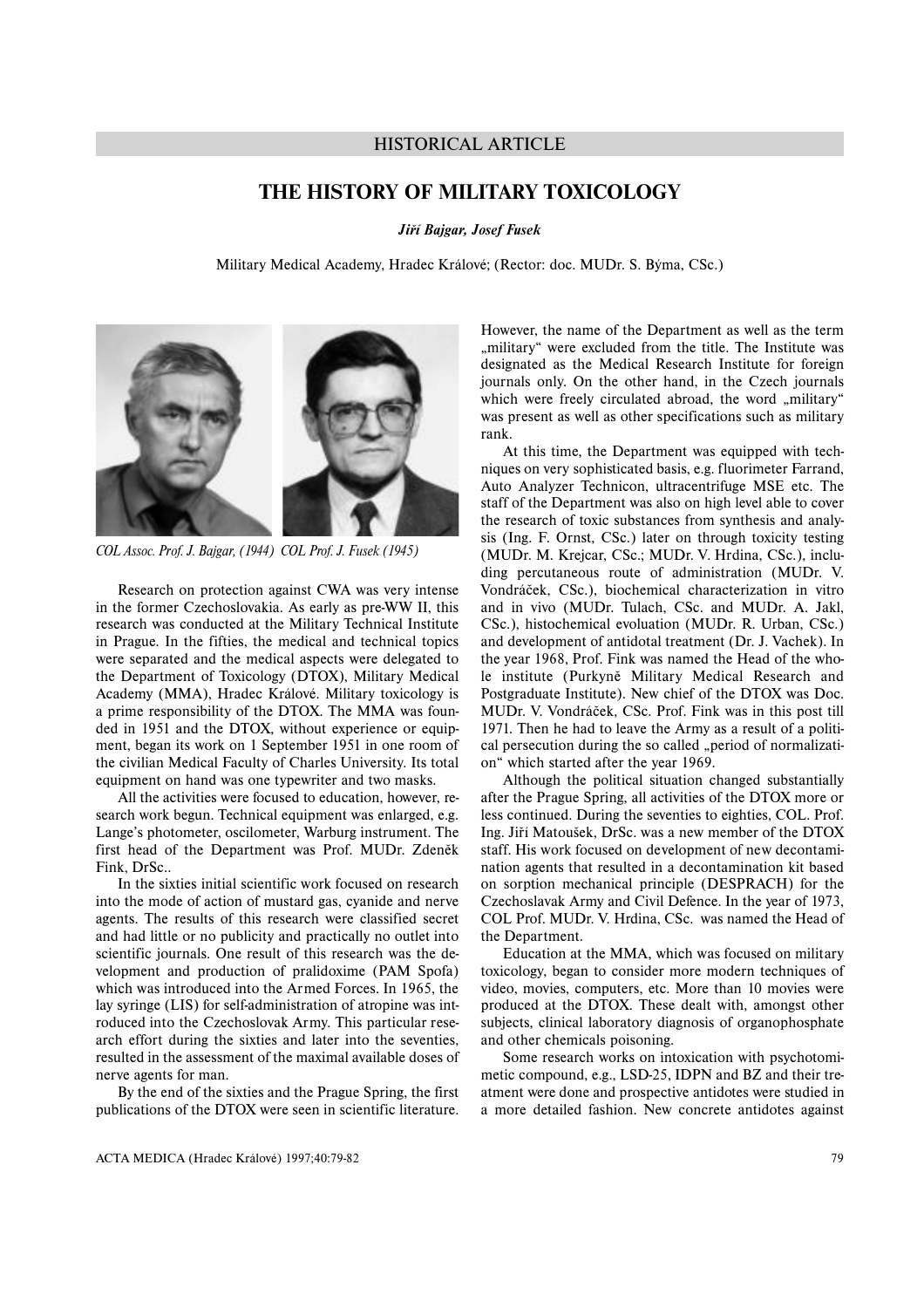nerve agents (FOSAN, CHONOL I and II, RENOL) prophylactic antidote against organophosphates (PANPAL) and antidote (7-MEOTA) against psychotomimetic compound BZ were real results of this research which were finalized by the end of the eighties.

Modernization also was also seen in the means of administration; the autoinjector GAI containing atropine and obidoxime was developed for the Army in cooperation with the former GDR. After the so-called "velvet revolution", <sup>a</sup> new head of the DTOX was elected (COL doc. MUDr. J. Bajgar, DrSc.), and research dealing with further study of action of CWA and their antidotes was continuing in two research projects designated as OTRAL and SOMAN.

OTRAL described the toxic effect of the new nerve agent GV, with properties similar to G, as well as V. compounds, and GV's medical treatment by the usual antidotes, which is difficult. Cholinesterase activity in the blood following GV and other nerve agents (soman, sarin, VX) intoxication, corresponded to activity in the target organs and enabled us to assess the degree of inhibition corresponding to different symptoms.

Some aziridine neurotoxins were characterized using electrophysiological and behavioral methods including the method for testing of non-lethal effect (spontaneous motor activity). The suitability and sensitivity of the method was demonstrated using various derivatives of aziridines, nerve agents, mustard and BZ.

Further details on the action of antidote (7-MEOTA) against BZ intoxication, expecially different inhibitions of molecular forms of rat brain acetylcholinesterase (AChE) by 7-MEOTA and good tolerance following administration to healthy volunteers were reported.

SOMAN: Inhibition of AChE in the rabbit red blood (RBC) cells to zero activity by soman was described. A reinfusion of these erythrocytes to normal rabbits, with a corresponding decrease of up to 60 % of controls (caused by mixing with normal RBC) was demonstrated in these animals. All animals survived 24 h following transfusion.

An increase of DNA content in the liver was also demonstrated following from 1h to 3 days of soman administration. Synthesis and physico chemical properties of the ester and amide of 4-substituted 2-pyridinealdoxime and tetroxime were characterized. Their biological effects were compared with those of HI-6.

All compounds suppressed cholinergic and noncholinergic changes following soman poisoning, however, superiority of HI-6 and its ability to reactivate inhibited AChE in the brain was observed. The best prophylactic, 5 hours lasting effect was PANPAL (combination of pyridostigmine, benactyzine and trihexyphenidyle). The prophylactic effect was demonstrated when administered 2 hours before soman intoxication. Moreover, the subsequent antidotal treatment with HI-6 and benactyzine potentiated the prophylactic effect of PANPAL.

The last part described reaction of cyclodextrines (as potential decontaminants) with soman. A list of all publiactions is available.

After an accident in which Prof. Bajgar fractured two vertebra, COL Prof. MUDr. J. Fusek, DrSc. became the new head of DTOX and also the rector of the whole Academy. Other officers of the staff of the DTOX include: LTC MUDr. O. Krs, CSc. (histology); LTC doc. MUDr. J. Kassa, CSc. (biochemistry) and LTC Ing. J. Cabal, CSc. (decontamination). There are also very qualified and experienced civilian research professionals participating in research in the following areas: Dr. J. Vachek (antidotal treatment and development of antidotes); doc. RNDr. J. Patočka, DrSc. (enzymology); MUDr. J. Herink, DrSc. (electroencephalography); RNDr. M. Koupilová, CSc. (behavioral techniques) and Ing. J. Bielavský (synthesis of chemicals). Their contributions are of great importance for the final results in the many and varied areas.

There was also another research direction: in the sixties there were some rumors in the press concerning testing and weaponization of psychotomimetic agents in some NATO countries. As a reaction to this information, the Czechoslovak Army proposed a testing of potential psychotomimetic agents which might be identified for military use and experimental work was begun.

LSD-25 was tested as the first compound. Some changes in the content of catecholamines, acetylcholine and cholinesterase activity in the brain were observed, including the influence of LSD-25 on behaviour in laboratory rats and in some cases dogs. The effect of LSD-25 was tested on two groups of officer volunteers simulating the work of a commander and his staff during military operations. Members of the staff with LSD-25 administration were unable to work after 30-45 minutes following administration (60 µg/person, p.o.), and this lasted for a 3-6 hour period.

However, according to data in the literature, as well as an increasing amount of baseline data we were establishing, it was becoming clear that LSD-25 could represent a model for study of psychotomimetic effect rather than chemical warfare agent; a weaponized compound would not be LSD.

Therefore attention was focused on the group of anticholinergic as well as psychotomimetic effects. From this group of compounds, JB-336, Ditran, BZ and others were studied. Later on, BZ was found to be the most important and it was studied in detail. According to a character of this compound, physostigmine as a military antidote was first proposed. However, its side effects and relatively high toxicity were stimulating the drive to search for a new drug, preferably with reversible cholinesterase inhibitors.

Because of the known effects of Tacrin as a representative of this group, some other acridine derivatives were synthesized and characterized with the intent to find <sup>a</sup> substance less toxic than Tacrin.

Hundreds of compounds were synthesized and anticholinesterase activity was tested and tens of them were characterized toxicologically. The 7-methoxy derivative (7-MEOTA) of Tacrin was found to be the most effective against BZ intoxication. Moreover, its toxicity expressed as LD50 (rat, 258 mg/kg, i.m.) is lower than the toxicity of Tacrin (rat, 33.8 mg/kg, i.m.). Therefore it was decided on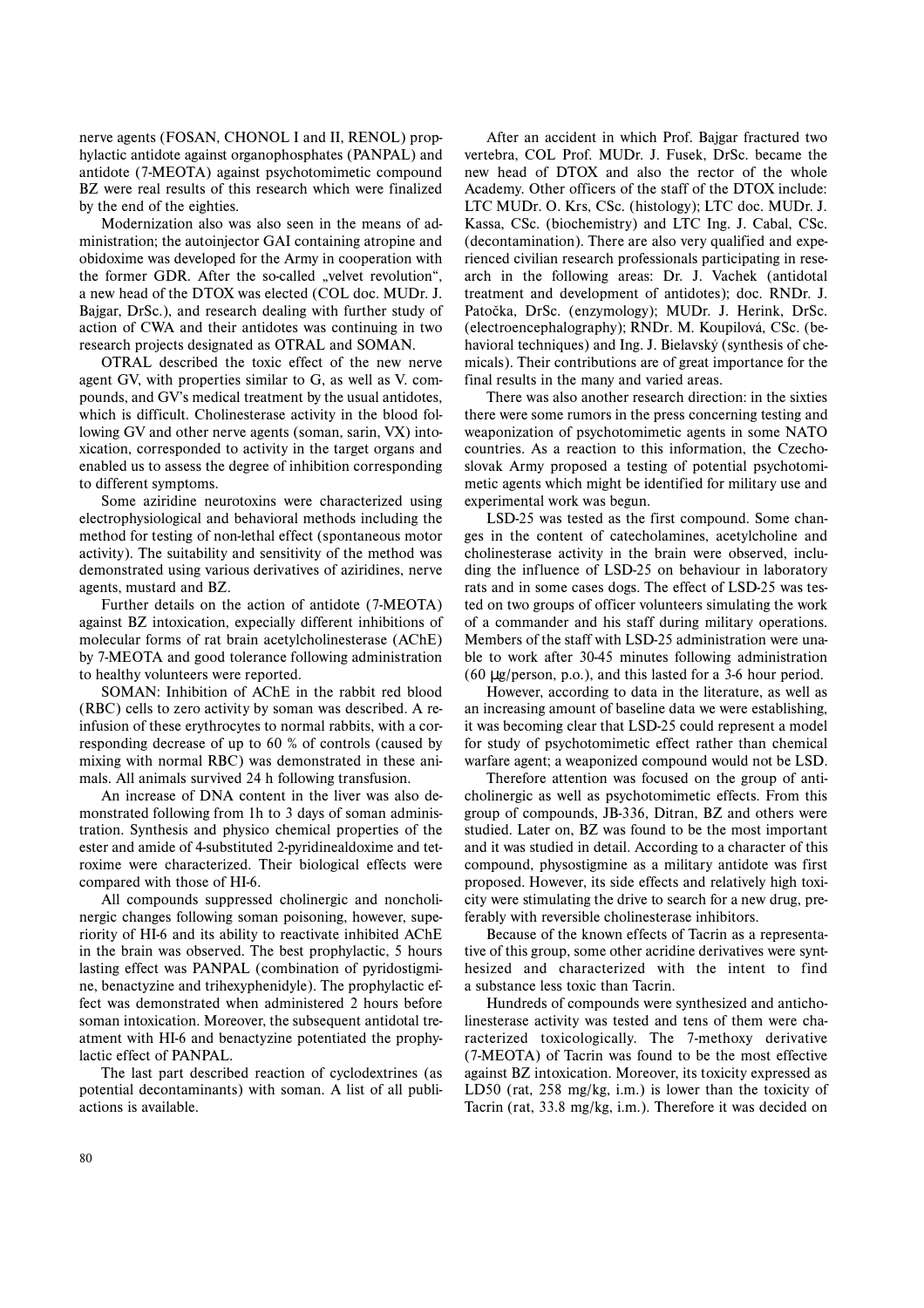the use of this drug as an antidote against BZ intoxication in the Czechoslovak Army. Shortened toxicity tests for single use of 7-MEOTA were performed at the DTOX of the Military Medical Academy (Hradec Králové) and the Army was equipped 7-MEOTA as an antidote against BZ (100mg tablets) in 1991.

Other experiment dealing with further study of the mechanism of 7- MEOTA were done. The results achieved demonstrated that this durg would be useful in the treatment of other conditions than just intoxication with BZ, e.g. tardive dyskinesias, Alzheimer's disease, prolongation of anaesthesia etc. For multiple chemical use of the medicament, <sup>a</sup> chronic toxicity study (1 year) was done at the Research Institute of Pharmacy and Biochemistry, VÚFB Rosice nad Labem, but it was not evaluated until the end of 1996. However, it was decided by the Ministry of Defence at the same time that the problem of treatment of civilian diseases is not in the scope of the Army and funding was stopped.

Approximately at the same time, the USA declared that all of their stocks of BZ were destroyed (CD/1074, 1991). The Czech Army now had an antidote against a non existing chemical warfare agent. This story was described and documented at the first Chemical and Biological Medical Treatment Symposium in Spiez, Switzerland in December 1994 by Professors Fusek and Bajgar (Antidote Against BZ Intoxication: a Story of 7-MEOTA).

More detailed data on this subject are given in the textbook of the Czech Military Medical Academy "History of the use of chemical weapons and negotiations on their prohibition" published by the MMA, Hradec Králové, textbook No 302, 1996.

Following velvet revolution in 1989, the new possibilities for further contacts over the world were opened. The Department was very active at the Organization for Prohibition of Chemical Weapons (The Hague): on the Task Force on Medical Treatment, the Department tabled 8 working papers. Dr. Bajgar was invited by the same organization to teach international inspectors for Convention on prohibition of chemical weapons (entered into force on 29 April 1997). He is also a member of Scientific Advisory Board on the Applied and Sciencies Analysis (USA). Department of Toxicology has been awarded (NATO Scientific Committee) by Linkage Grant dedicated to solve the problem of treatment of nerve agent poisoning, in cooperation with Military Medical Academy in München. The research results of the Department were published in more then 140 publications and cited more than 200 times (1993 - 1996) according to Institute for Scientific Information (USA). The members of the Department presented their results also in different scientific meetings, symposia and conferences, in some cases as chairs of sessions or invited speakers, e.g. 1st and 2nd C-Schutz Tagen, München, 1995 and 1997 (Fusek, Bajgar, Krs), 5th North American Congress of Clinical Toxicology Rochester, 1995 (Bajgar), 12th International Conference on Alzheimer Disease, Jerusalem, 1996 (Fusek), Workshop IITRI Chicago 1996, 1997 (Bajgar) etc.

From the results achieved, it can be mentioned following:

- synthesis of tetrahydroaminoacridine derivatives (hundreds). 7-Methoxyderivative - 7-MEOTA was chosen as the best for clinical and antidotal use. Development of tablets and injections was finished and the drug was tested on volunteers.
- synthesis of four medicaments for the treatment of nerve agents poisoning and four compounds for testing of neurotoxicity
- finalizing of development of mentioned antidotes such CHONOL I and II, FOSAN, RENOL, PANPAL and 7- MEOTA.
- synthesis of new reactivator HI-6, elaboration of method for its production and 1.5 kg of HI-6 was produced for the Czech Army.
- analytical determination of nerve agents was improved
- diagnosis of nerve agent poisoning was improved to achieve better sensitivity
- the method for neurotoxicity testing was developed
- new group of nerve agents (GV) was characterized
- the results were published in the Czech and foreign Journals
- in the period 1989-96, 6 textbooks were elaborated.
- 5 authorized attestations and 2 patents were obtained
- for education, two cinemas and nine movies were produced

## **List of the Heads of the DTOX:**

### **COL prof. MUDr. Zdeněk Fink, DrSc.**

Born 29 May 1919, died 15 September 1995. Head of the DTOX 1952-1968. Pharmacology of acetylcholine, study of its level following effects of some toxic compounds. Solving of vital functions during intoxication with psychtomimetic agents. Effect of parasympatholytics on isolated organs. One of the founders of military toxicology.

## **COL doc. MUDr. Vladislav Vondráček, CSc.**

Born 26 December 1921, died 4 June 1973. Head of the DTOX 1968-1973. Study of effects of mustard and possibilities of its decontamination. Maximally permitted doses of nerve agents. Precise methodical approach.

## **COL prof. MUDr. Vratislav Hrdina, CSc.**

Born 11 April 1926. Head of the DTOX 1973-1989. Study of catecholamine levels following intoxication with nerve agents and antidotal treatment. Study of delayed neurotoxicity.

## **COL doc. MUDr. Jiří Bajgar, DrSc.**

Born 18 january 1944. Head of the DTOX 1989-1993. Study of effects of inhibitors and other factors on cholinesterases including their multiple molecular forms. Inhibition and reactivation of these enzymes in vitro and in vivo. Transfer of data from animal to man. Development of antidotes against nerve agents.